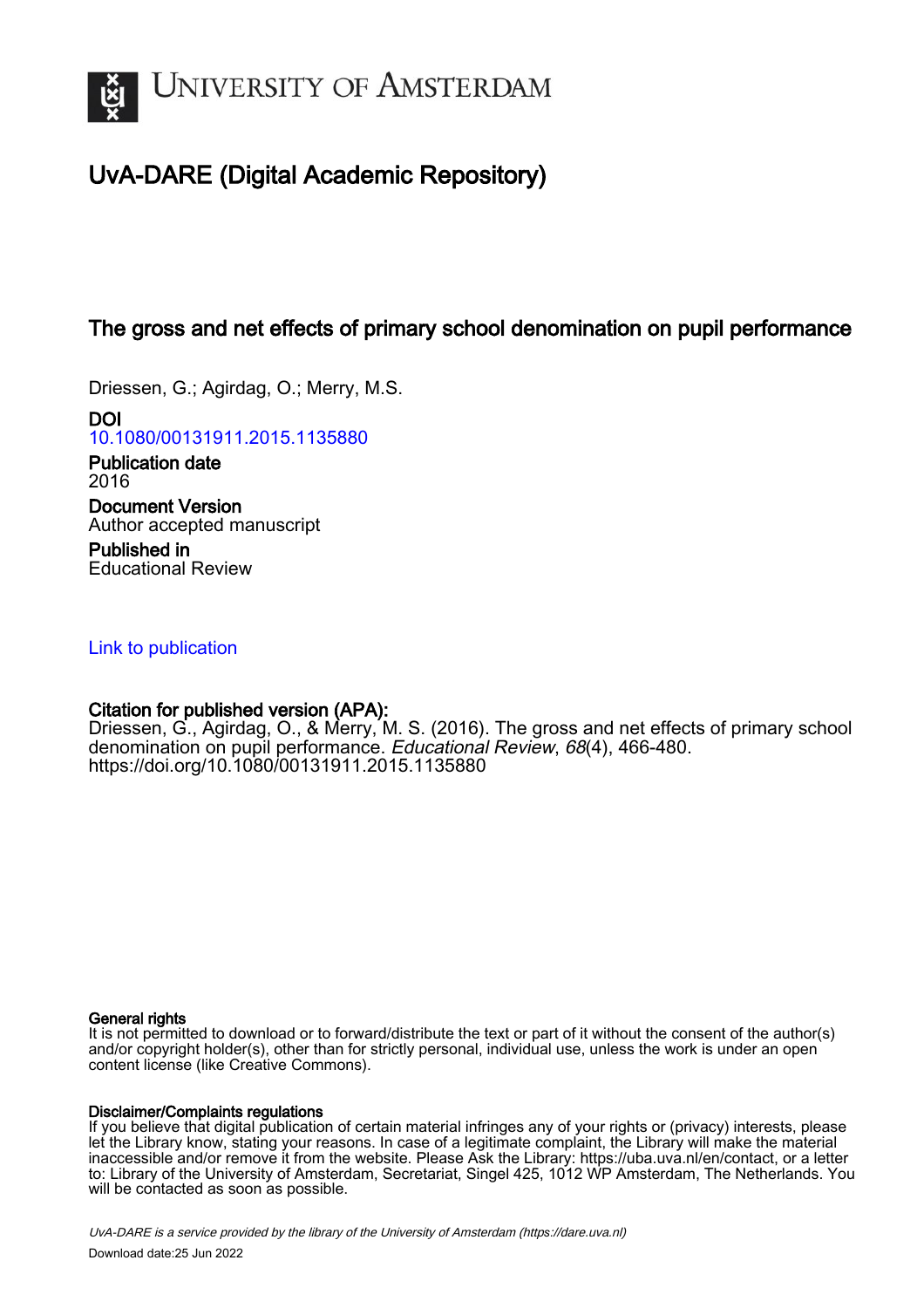## **The Gross And Net Effects Of Primary School Denomination On Pupil Performance**

## **Geert Driessen, Orhan Agirdag & Michael S. Merry**

Corresponding author: **Geert Driessen** ITS Radboud University P.O. Box 9048 6500 KJ Nijmegen The Netherlands

g.driessen@its.ru.nl www.geertdriessen.nl

## **Orhan Agirdag**

Laboratory for Education and Society University of Leuven Belgium Department of Educational Sciences University of Amsterdam The Netherlands

orhan.agirdag@gmail.com

## **Michael S. Merry**

Faculty of Social and Behavioural Sciences University of Amsterdam The Netherlands

m.s.merry@uva.nl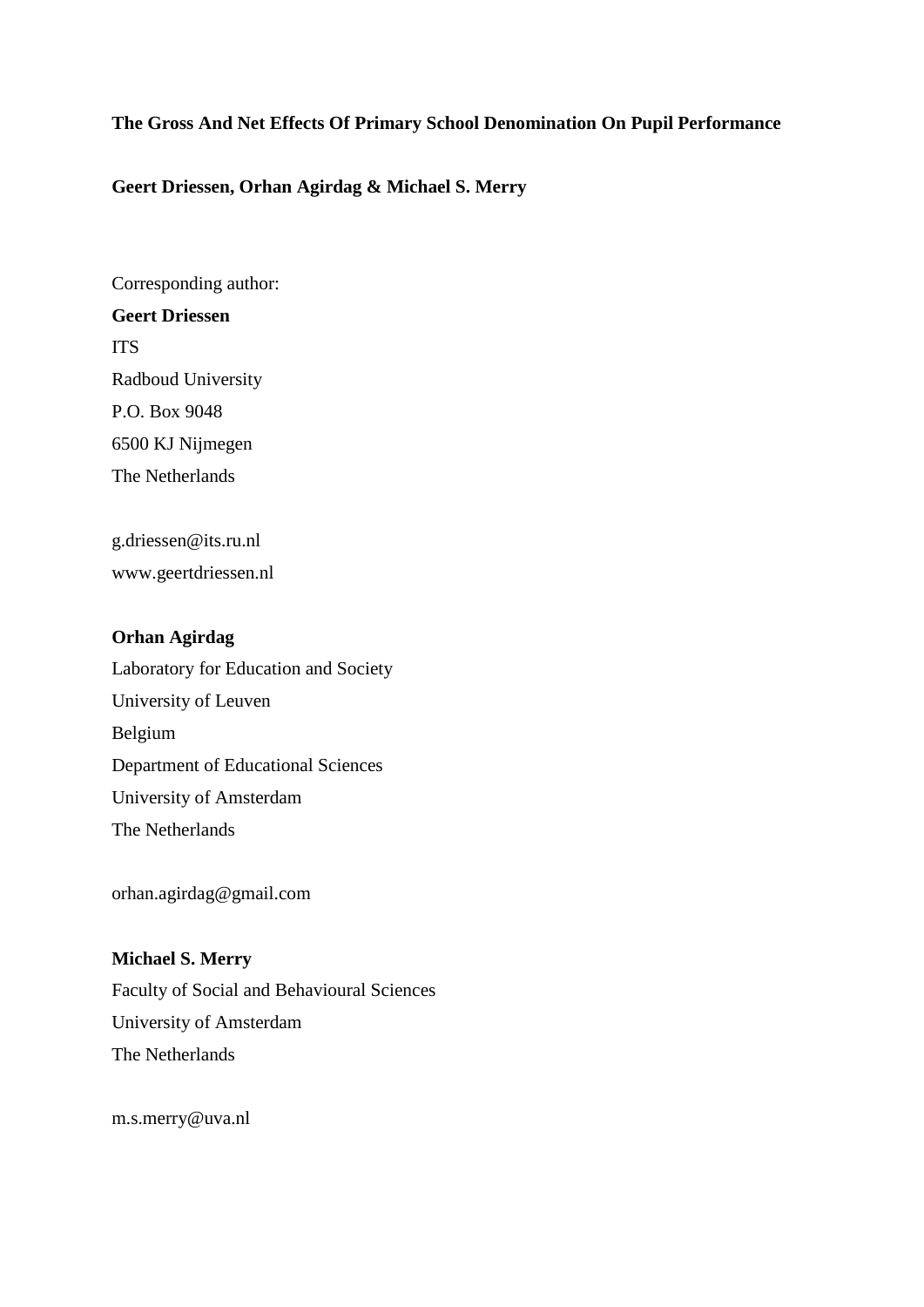**Abstract:** Notwithstanding dramatically low levels of professed religiosity in Western Europe, the religious school sector continues to thrive. One explanation for this paradox is that nowadays parents choose religious schools primarily for their higher academic reputation. Empirical evidence for this presumed denominational advantage is mixed. We examine and compare several studies purporting to show a denominational school effect, and then turn our attention to the Dutch case. Owing to its longstanding and highly varied denominational school sector, the Netherlands arguably provides a unique context in which to examine whether there are school sector effects. In this study multilevel analyses were performed. Data include 19 cognitive and non-cognitive outcome measures in 2011 administered to 27,457 pupils in grades 2, 5 and 8 of 386 primary schools. Results show that after controlling for input differences at pupil and school level no substantial output differences between religious schools and public schools remain. However, Islamic schools appear to be one important exception which turn out to have a great value-added potential. Implications of these findings are discussed.

**Key words:** denomination; religious schools; school choice; effects; primary school; the Netherlands; multilevel analysis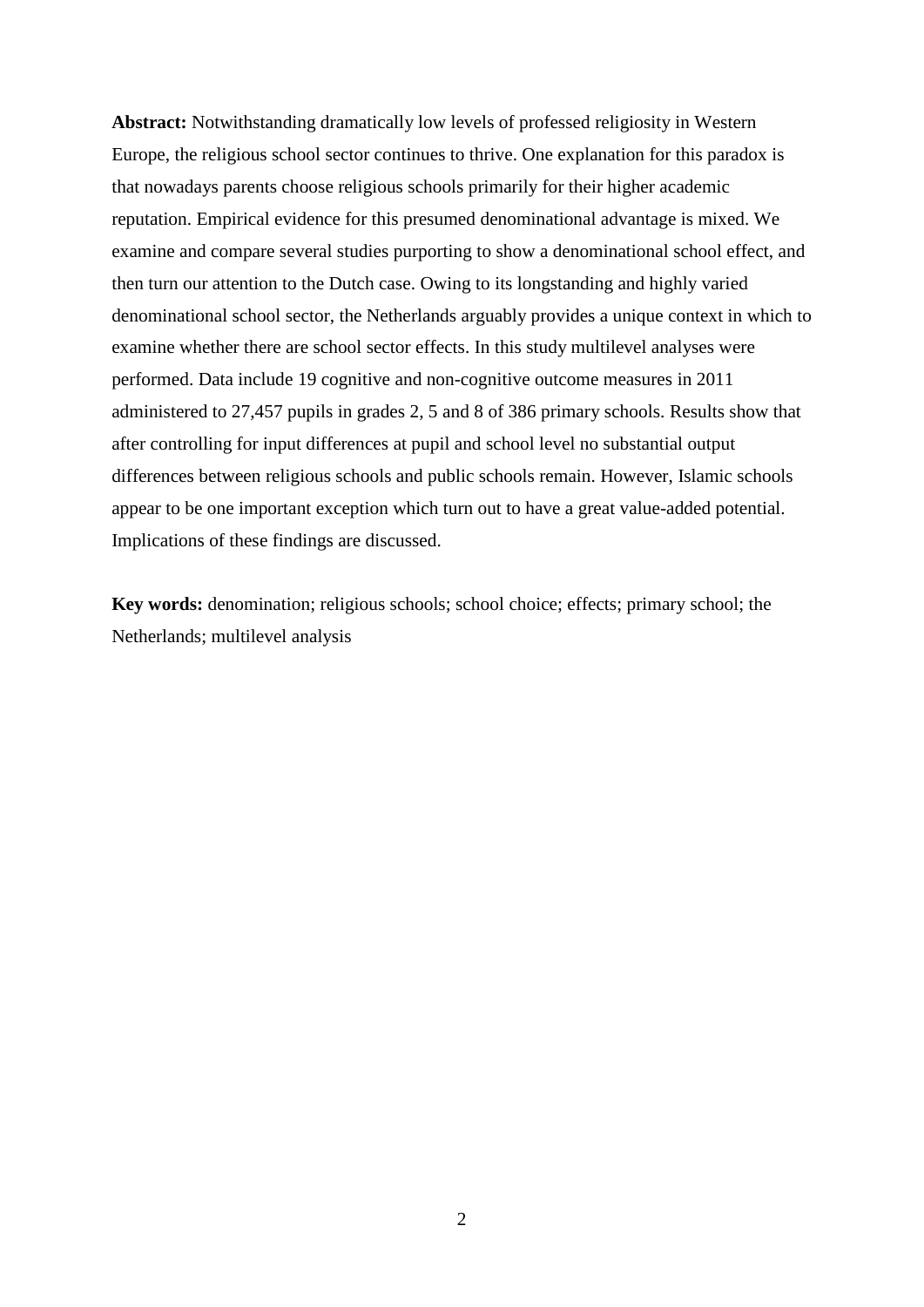#### **The Gross And Net Effects Of Primary School Denomination On Pupil Performance**

#### **Background, Perspective and Objective**

#### *A Paradox: Denominational Schools in 'Secular' Western Europe*

Across much of Western Europe there is ample evidence to suggest a sharp decline in religiosity. This, of course, is not a completely new development, as a process of secularization has been underway since the 1960s. It also should be said that this process does not apply equally to all religions; nor does it apply to all European countries to the same degree (Norris and Inglehart 2011). Concurrent with the steady decline in traditional religious belief and church membership, in many countries the market share of religious schools remains virtually unchanged (Dijkstra, Driessen, and Veenstra 2001; Merry 2015). That is, the proportion of parents selecting denominational schools for their children is almost the same today as it was half a century ago; in some countries there even is an increase in demand for religious schools. Various explanations for this paradoxical situation have been put forward (Dronkers 2004; Goldring and Philips 2008).

First, both Catholic and Protestant religious schools are typically supported by Christian political parties (often the ruling parties), but they also enjoy support from laws protecting freedom of religious education, as well as the vested interests of administrative and educational professionals attached to the different denominational organizations. Second, while perhaps only a minority, a committed core of religiously devout parents continue to choose religious schools because they reinforce their beliefs and values; these may be Christian, Muslim or Jewish parents for whom a religious upbringing is paramount. Third, it is also the case that many parents – particularly in smaller towns and rural areas – choose the existing local denominational school for its proximity and convenience. Fourth, religious schools may be more attractive, even for non-religious parents, because they pay more attention to moral values than the 'neutral' public schools. Finally, though seldom explicitly stated, parents may choose a religious school on the basis of the pupil composition; particularly middle-class parents are keen to avoid (public) schools composed of high concentrations of ethnic minorities, whose presence is believed to compromise the general quality of education.

Each of these explanations is plausible and supported in the literature. However, monocausal explanations for the attractiveness of religious schools is simply not possible; instead, a complex interplay of various factors is at work. On the other hand, Dijkstra, Dronkers, and Karsten (2004; also see Allen, Burgess, and McKenna 2014; Denessen, Driessen, and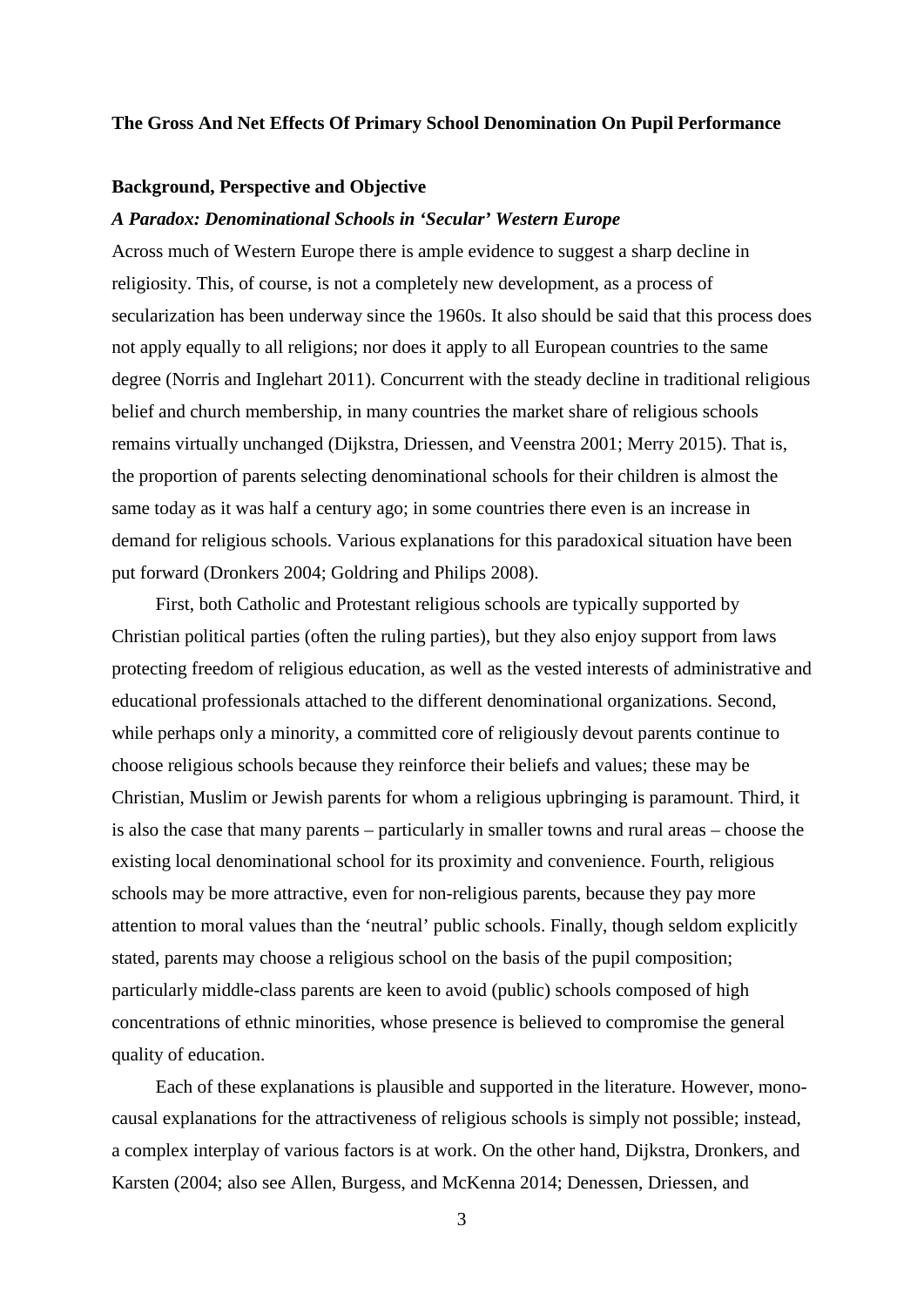Sleegers 2005) conclude that nowadays the most important reason for the survival of the religious school sector is their reputation for producing higher academic attainment. At the same time, it is not clear to what degree the academic *reputation* of religious schools coincides with their *actual impact* on pupils' cognitive and non-cognitive outcomes. The evidence concerning the impact on academic achievement is mixed, and very few studies have focused on non-cognitive effects. Hence, the aim of the present study is to examine how school sector differences are related to pupil outcomes, both in terms of academic performance as well as non-cognitive outcomes. Our ultimate focus will be on the primary education sector in the Netherlands and we will perform a secondary analysis of recently collected large-scale data.

#### *Funding, Quality and Output*

Since the Coleman, Kilgore, and Hoffer (1981) report, numerous studies have examined the outcome effects of denominational schools, both in the United States and – to a lesser extent – in Europe. Underlying much of this research is the question of whether the state, in addition to financing public schools, also is responsible for funding private religious schools. Indeed, the mere fact that so many children attend religious schools appears to support the idea of equally funding all schools given the state's *parens patriae* role entailing responsibility for the education of all children irrespective of the type of school they attend (Merry 2007).

Meanwhile, school choice is increasingly promoted by governments as a way to stimulate competition between schools with the dual aim of improving school quality as well as providing parents with more options. In a system of education designed as a quasi-market it is assumed that in order to develop a good reputation and thereby attract more pupils, competition will induce both public and private schools to improve their quality while at the same time reducing their expenses. Hence it is expected that school choice will yield both better learning outcomes and more efficiency (Chubb and Moe 1990; Lauri and Pöder 2013). Further, if religious schools outperform non-religious schools, then there are reasons to think that religious schools may serve as a useful role model (Burgess et al. 2015; Jeynes and Beuttler 2012). These matters have implications not only for how schools are financed but also as it concerns the increasing amount of attention on the quality of education being offered (Ritzen, Van Dommelen, and De Vijlder 1997). Here the notion of educational quality is deduced primarily in terms of pupil achievement. Accordingly, researchers have been keen to determine the possible relationship between school sectors (denominational vs non-denominational) and their educational results. While much research has been carried out,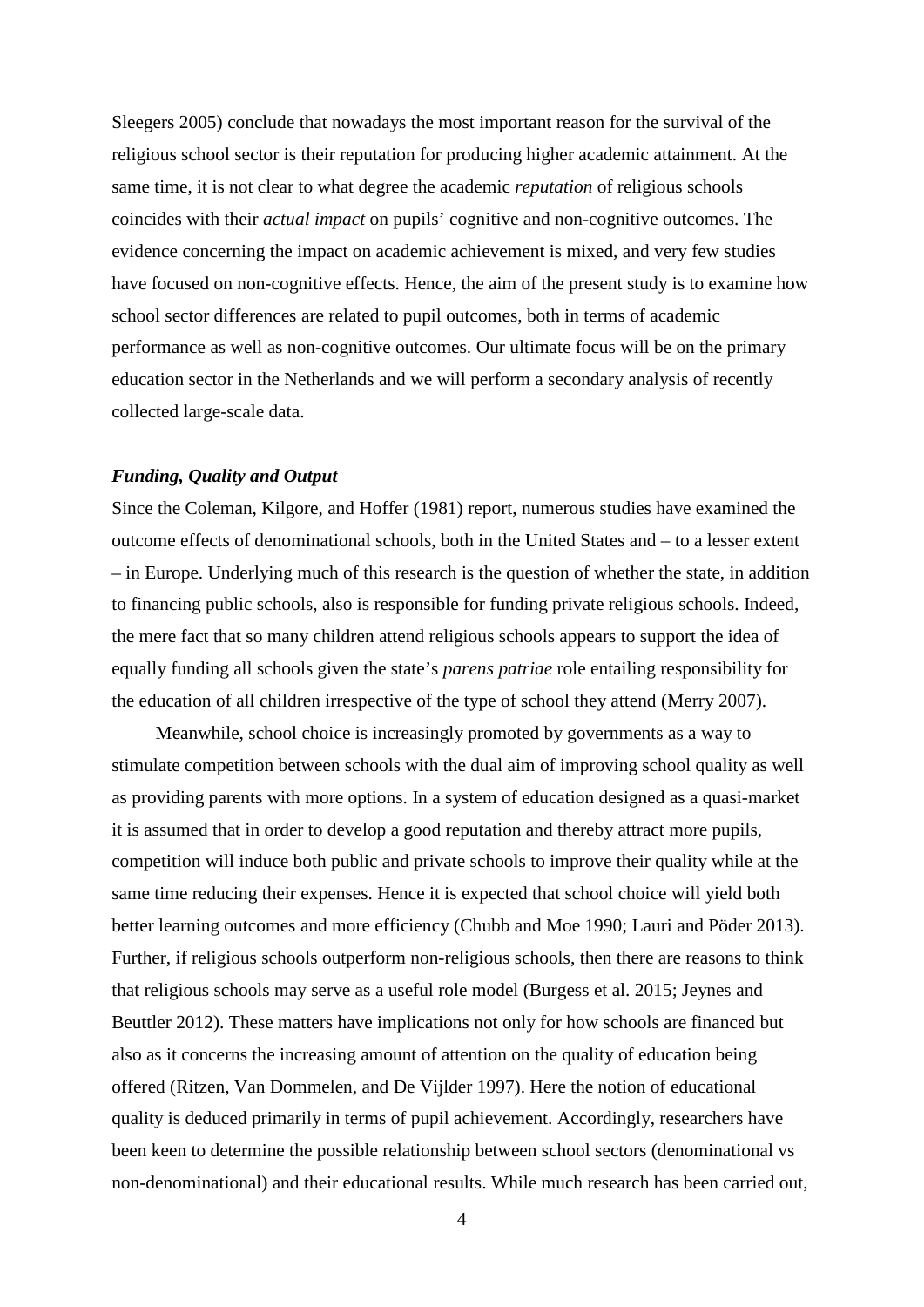the results remain surprisingly inconclusive, in part because the performance of schools can only be understood in relation to their specific context. These contextual differences pertain not only to nationality; indeed, schools within the same country also may be difficult to compare given the range of relevant variables – financing, pupil composition, teacher retention, testing instruments, etc. – bearing upon any given school's academic performance (Avram and Dronkers 2011).

Yet if religious schools enjoy a superior reputation with respect to their educational performance, it is worthwhile finding out whether there is any corroborating empirical evidence for this. Lately, several comprehensive studies examining denominational outcome effects have been published. Together these large-scale studies help us to analyze and compare both cognitive and non-cognitive output effects of religious versus public schools in a large number of countries.

At the turn of the century, Dijkstra, Driessen, and Veenstra (2001) reviewed all of the research evidence for public versus private denominational school effects in the Netherlands. They cautioned against drawing unequivocal conclusions about systematic sector effects. In the studies they reviewed, denomination-specific differences are sometimes reported, and other times not. When such effects occur, they tend not to reveal much of a pattern. Nevertheless, there are indications of a relationship between school sector and corresponding outcomes. The authors found that the school sector effects are for the most part negative for public schools, and positive for private religious schools. This applies slightly more to primary education than secondary education, and more to younger data than older data.

A few years later, Dronkers (2004) reviewed the evidence concerning the differences in the effectiveness of public and religious state-funded schools in seven European countries. He concluded that differences in cognitive outcomes clearly exist in Belgium, France, Hungary, the Netherlands, and Scotland, but less obviously in Germany. These differences could not be explained by the social characteristics of pupils, parents, schools and neighborhoods. Non-cognitive outcome differences were not found in Belgium, only partly in Germany, and only negligibly in the Netherlands. According to Dronkers, this comes as a surprise as it is especially the non-cognitive contribution that is the chief *raison d'être* for the establishment of state-funded religious schools.

Avram and Dronkers (2011) analyzed the PISA waves of 2000, 2003 and 2006 of 16 European countries. They argued that the establishment of denominational schools is primarily motivated by the desire to socialize children into the prevailing (religiously and morally inspired) norms and values of a particular community. Therefore they focused on two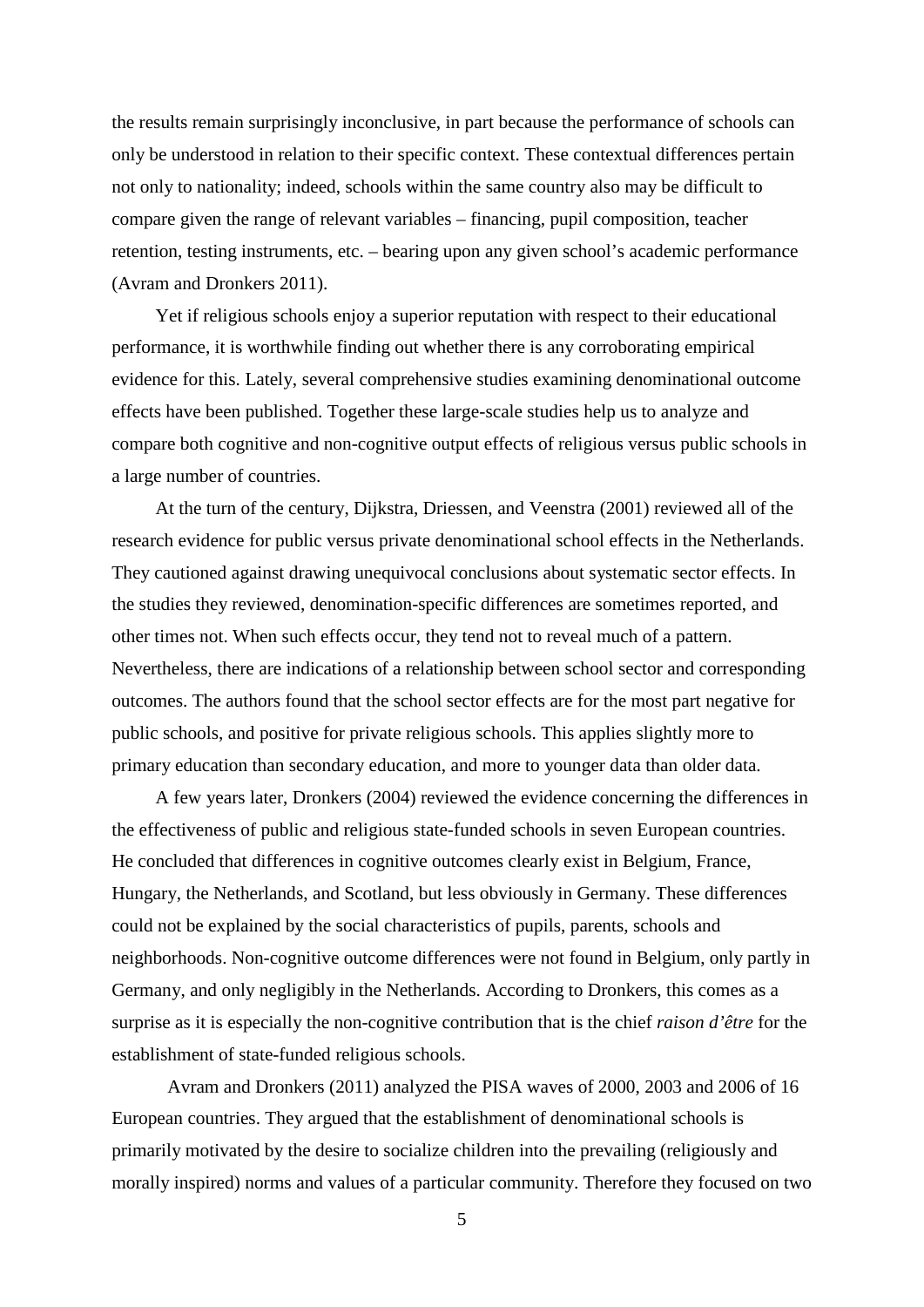non-cognitive outcome measures, namely emotional integration within the school community, and the concern and feelings of responsibility towards the environment. Yet with the exception of Austria, Belgium and Spain as it concerned emotional integration, the analyses revealed no salient differences between denominational and public schools. One explanation for this may be that public schools are just as effective as religious schools in conveying important norms and values.

Meanwhile, Jeynes (2012) conducted a statistical meta-analysis on religious school effects predominantly in the United States, which comprised 90 studies and used sophisticated controls for socioeconomic status and race/ethnicity. He found that pupils who attend religious schools perform better than their counterparts in public schools, both in terms of academic and behavioral outcomes, and controlling for socioeconomic and racial/ethnic backgrounds. Interestingly, he also found evidence suggesting that religious and public schools have much to learn from each other. Religious schools, he maintained, tend to score more favorably on high expectations and more challenging course offerings, whereas public schools score higher on classroom discussion and the range of elective courses.

In sum, most comparative studies examine secondary rather than primary education; the focus typically is on cognitive effects rather than non-cognitive effects; and finally, many studies concentrate on just one or only a few output measures. From these studies it can be concluded that there is a tendency for religious schools to achieve better than non-religious public schools, and this is clearer with regard to cognitive outcomes than non-cognitive outcomes. However, the findings are not as unambiguous as many assume.

#### *Explanations for Output Differences*

In so far as output differences that appear to be attributable to the schools' denomination are concerned, several explanations have been offered, not all of which have been empirically validated. For example, the selectivity thesis suggests that the differences between religious (and hence 'private') and non-religious (more typically 'public') schools can be explained by the fact that private schools attract better and more motivated pupils than public schools (Willms 1985). The explanation for sector differences mentioned most, however, builds on the social capital model developed by Coleman (1988). Social capital describes the norms of trust and reciprocity that arise out of our social networks. Coleman argued that Catholic schools are supported by a functional community sharing two indispensable traits of social capital.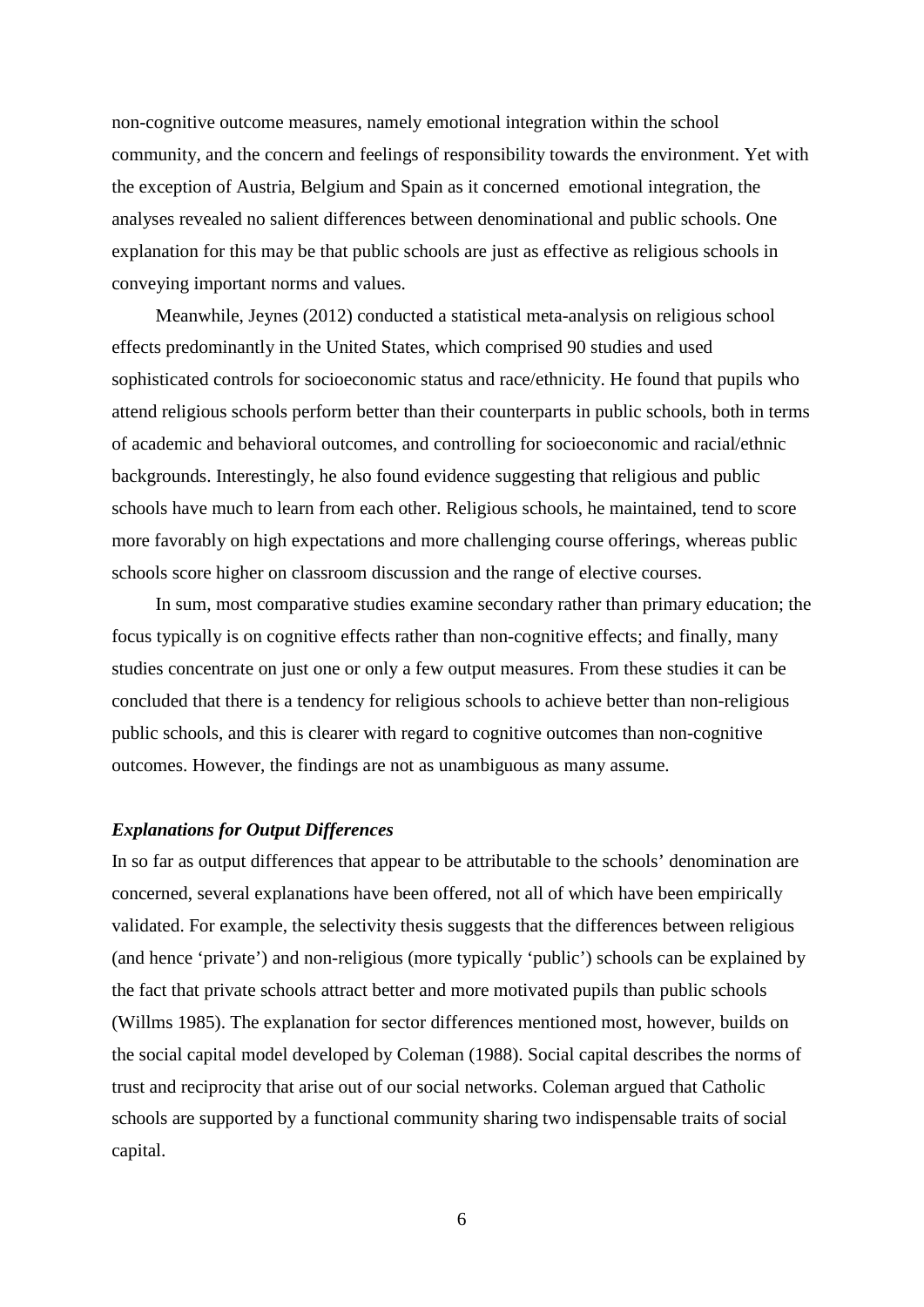First, there is a shared trustworthiness among members of the community; as a general rule, those participating in the shared norms of community exhibit a higher degree of trust towards others doing the same. This reciprocal trust facilitates the exchange of useful information, but also a variety of other resources germane to a healthy community. Second, there exists what Coleman calls a 'density of outstanding obligations,' meaning that available resources within a particular structure can be augmented by the mere fact that others within the community can be called upon to contribute to achieving the goals shared by all. Hence the absence of one member (e.g., a parent) from a particular activity or event can be compensated for both by the presence and attentive involvement of another. Taken together, these elements support and sustain stronger intergenerational networks between pupils, parents and teachers and combine to 'provide effective rewards for high achievement' in a particular school environment. But social capital is also strengthened and maintained by the families comprising the broader social network, and whose interests and expectations are shared with others similarly situated and invested in the school's 'performance'. Even when the internal composition of a school may be highly diverse, these shared features are believed to facilitate the achievement of common interests and goals.

Morgen and Sorensen (1999) empirically tested Coleman's social capital hypothesis and they found that parental networks were in fact *negatively* related to achievement gains. Moreover, while peer-networks were positively related to achievement gains, they could not account for the religious (Catholic) school advantage. Hofman et al. (1996) tested the hypothesis that it is not only the functional community (i.e. the parental networks) that affects academic achievement, but also the interactions between the parental network around a school and the governance structure of the school. Indeed, they found that differences in achievement for religious and non-religious schools are mediated by characteristics at both the family and the institutional level. In other words, characteristics at the institutional level are necessary if parental networks are to have the intended effects. Other studies found that the positive effect of religious schools was mostly related to the types and rigor of classes on offer, rather than, say, more equitable treatment of pupils (Carbonaro and Covay 2010).

### *Research Objective*

Having canvassed several comparative multi-national studies, we now turn our attention to the Netherlands. The Dutch case offers many uniquely illuminating insights, particularly when we take the following into consideration. First, contrary to the situation in some other countries, the division of public and private education in the Netherlands is based on the form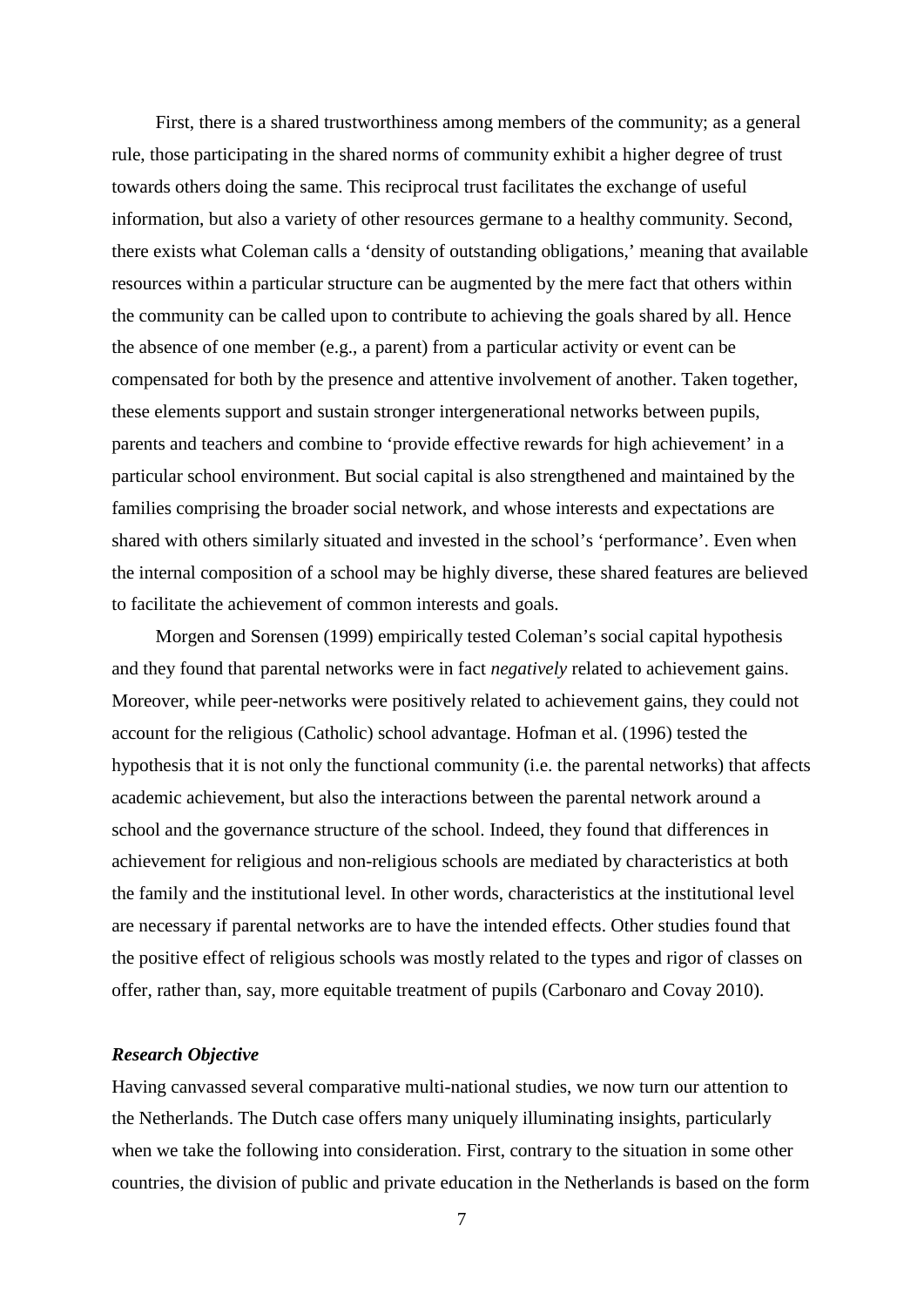of administration and objectives of the school and not on financing. Public schools (i.e., nondenominational schools) are administered under the auspices of the community government, whereas private schools (consisting almost entirely of denominational schools) are administered by private legal institutions (an association or foundation) based on a particular religion or philosophy of life. Second, because of the constitutional freedom of education, which includes the freedom to establish schools, to organize the teaching and to determine the religious, ideological or educational principles on which this is based, the Dutch education system accommodates a remarkable variety of religious schools. In 2013, 32 percent of all primary schools were public schools, 30 percent were Catholic and another 30 percent Protestant. In addition there are several smaller denominations, such as Islamic (0.6 percent) and Hindu (0.1 percent) . Third, close to 70 percent of Dutch primary pupils continues to attend denominational schools, and this percentage has hardly changed since the 1950s (Ministry ECS 2014). Fourth , the Netherlands has for nearly a century been committed to the equal funding of *all* schools, irrespective of their religious or ideological character (Ritzen, Van Dommelen, and De Vijlder 1997). Both public schools and private denominational schools receive exactly the same financial support from the state. The most decisive factor for funding is the school's pupil population in terms of social class background. Under the Educational Disadvantage Policy schools that meet a certain threshold of disadvantaged pupils receive extra funding (Driessen and Merry 2014). As a consequence, a school with predominantly disadvantaged pupils is entitled to nearly twice the budget that a school with a higher concentration of middle-class pupils receives.

As a general rule, public and private denominational schools cater to different populations both in terms of the secular-religious dimension as well as the socioeconomic and ethnic dimension. Nationally representative large-scale data recently became available that make it possible to analyze a comprehensive range of output indicators regarding both cognitive and non-cognitive measures. The main question of this study is: are there any output differences between public and the various denominational schools – taking into account their differing pupil populations? We hypothesize, first, that religious schools will perform better than public schools in the area of non-cognitive measures for the simple reason that religious schools were explicitly established with this aim in mind. Our second hypothesis is that we expect that religious schools, owing to their distinctive mission, will distinguish themselves from their public counterparts and consequently also perform better academically than other schools serving a comparable pupil population.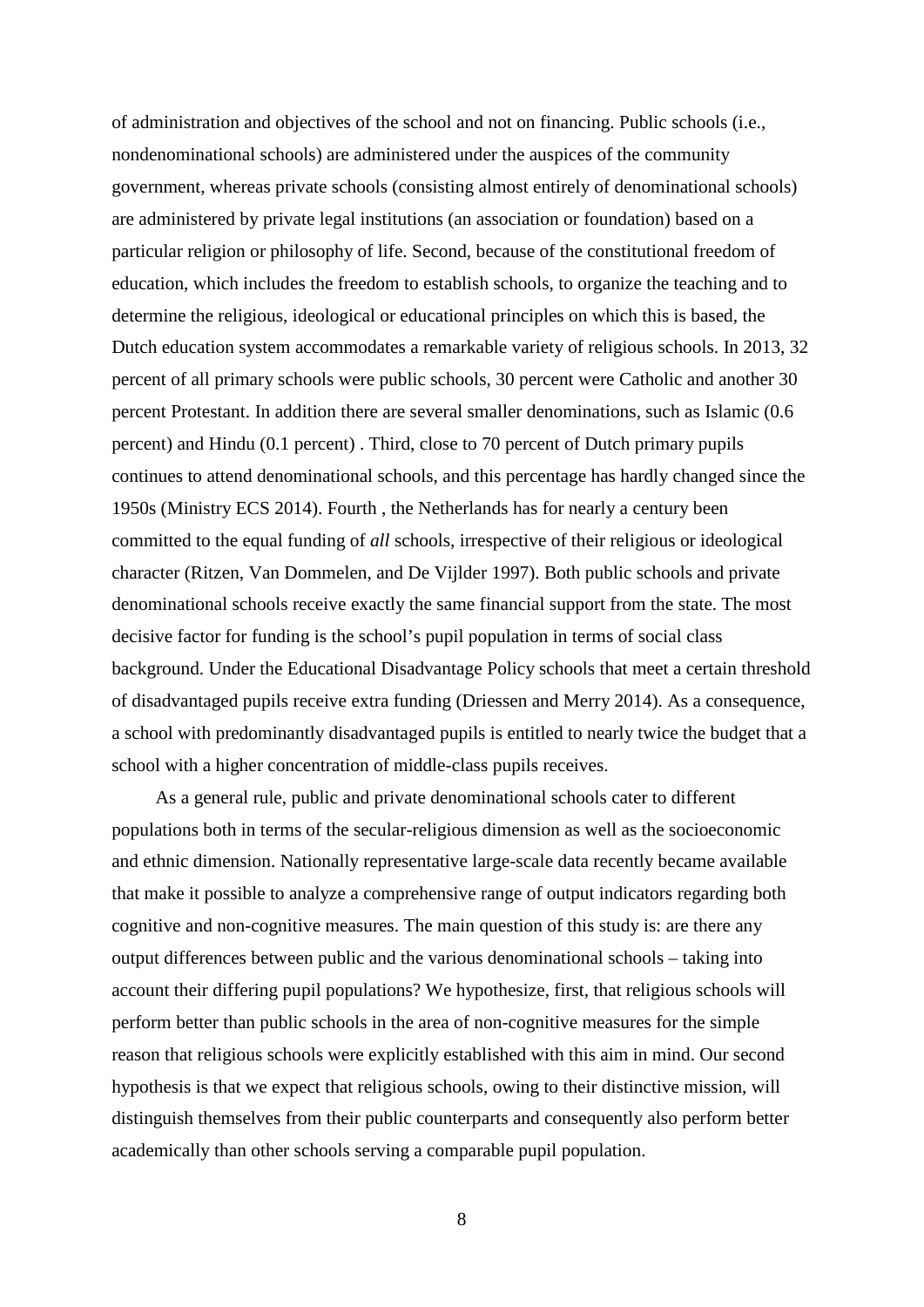### **Method**

## *Sample*

The data analyzed here are from the Dutch large-scale  $COOL<sup>5-18</sup>$  study (Driessen, Mulder, and Roeleveld 2012). In the school year 2010/11, a total of 553 primary schools participated in this study (or 8% of all Dutch primary schools) with nearly 38,000 pupils in grades 2, 5 and 8 (6-, 9- and 12-year-olds). The COOL<sup>5-18</sup> sample consists of a core sample of 406 schools, which is representative for all Dutch primary schools, and an additional sample of 147 schools with large numbers of disadvantaged pupils. A new sample was drawn from all of the public (i.e. nonreligious), Protestant, Catholic and Islamic schools in the representative sample, thereby excluding 28 schools from several smaller denominations. This sample was supplemented with the 8 Islamic schools from the additional sample. Analysis showed that in terms of socioeconomic disadvantage the 17 Islamic schools in the new sample were representative for all of the (at that time) 41 Islamic schools. The resulting sample of 386 schools included a total of 27,457 pupils in grades 2, 5 and 8 of 143 Public, 101 Protestant, 125 Catholic and 17 Islamic schools.

## *Instruments and Variables*

In the  $\text{COOL}^{5-18}$  study the following measures were used:

- In all three grades 2, 5 and 8 standardized Language and Math tests were administered developed by CITO, the National Institute for Educational Measurement (www.cito.nl).
- In grades 5 and 8 two standardized scales were used to establish the pupils' motivation, namely Self-Efficacy and Task Motivation (Midgley et al. 2000; Seegers, Van Putten, and De Brabander 2002).
- In grade 8 the Citizenship Competences Questionnaire was used, which consists of four subscales, namely Knowledge, Reflection, Skills, and Attitudes (Ten Dam, Geijsel, and Reumerman 2011).
- In grade 8, which is the final grade of Dutch primary education, the standardized Primary School Leavers' Test also developed by CITO was administered. In addition to total test scores, scores on the Language, Math, and Study Skills subtests are available.
- In grade 8 the pupils received the secondary school recommendation which was given by their class teacher. In the Dutch hierarchically ordered school system five tracks can be discerned.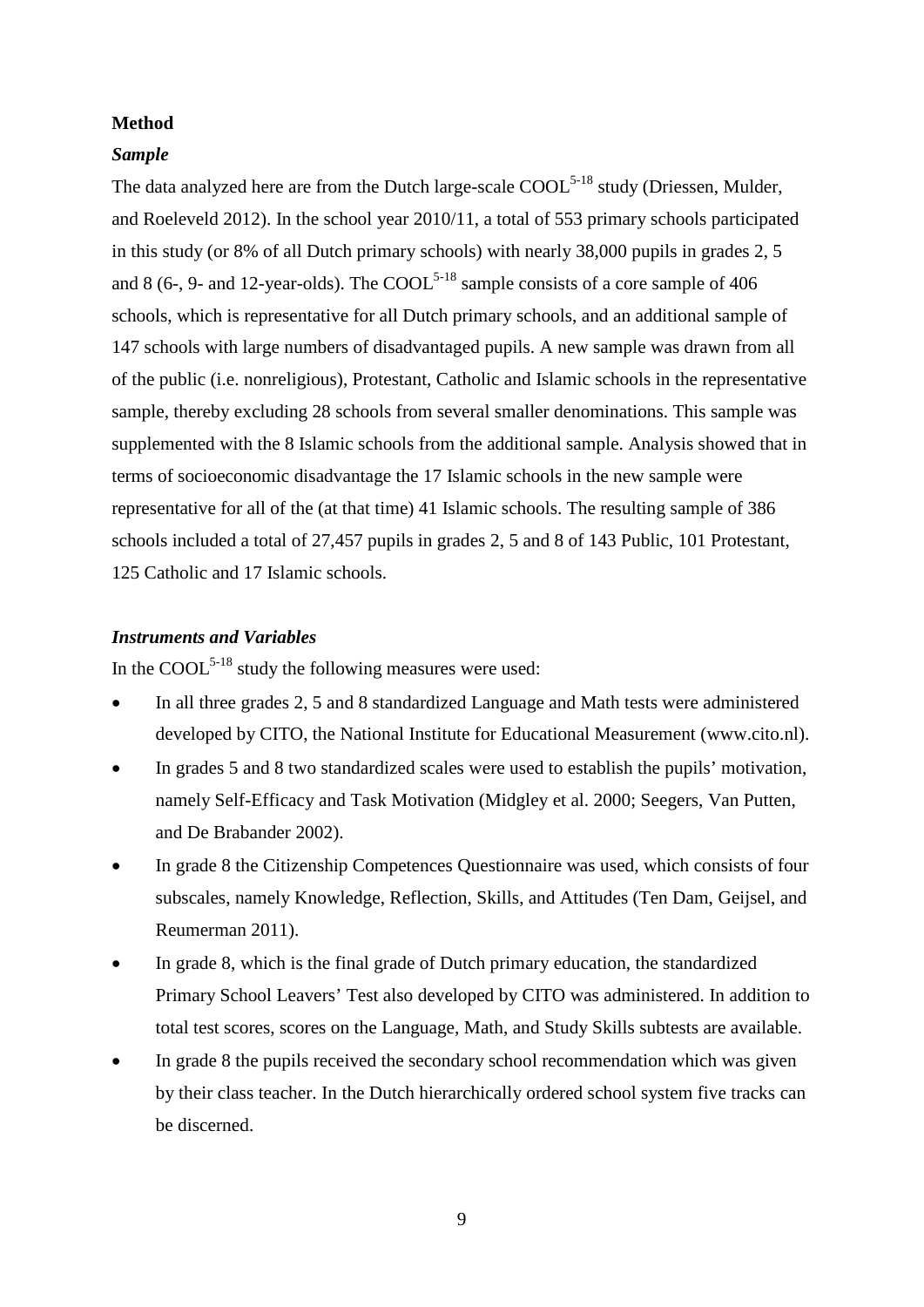The central variable of interest here is the denomination of the school. To correctly appreciate the schools' cognitive and non-cognitive output according to denomination and reduce possible selection bias effects (Hofman et al. 1996), two new measures were calculated, the gross and the net output. To arrive at the net output the gross output (i.e., the 'raw' scores) was corrected for by several factors at the level of the pupil and in addition to this also at the level of the school. This output often is seen as an indicator of a school's learning outcomes, for instance by the Dutch Inspectorate of Education. Interpretations then are: what is added by a school to the pupils' initial intellectual and social capital; or the relative achievement of pupils in one school compared to pupils in other schools after controlling for differences between pupils outside of the control of the school that influence achievement). In educational research such factors most found to contribute to achievement differences are socio-economic background and ethnic origin (Jeynes 2012; Strand 2014). In the COOL<sup>5-18</sup> study two indicators for these correction variables are available, namely parental educational level and country of origin. The first factor discerns the three categories applied in the Dutch Educational Disadvantage Policy: medium and higher education; low education; and very low education. The second factor, which until recently also was used in the Educational Disadvantage Policy as a second indicator of disadvantage, discerns four categories: Dutch and Western; Turkish; Moroccan; and other non-Western. The information on both factors came from the schools' administrations. At the school level comparable factors were used: the percentages of pupils with low educated parents and with very low educated parents, and the percentages of Turkish, Moroccan, and other non-Western pupils. The information on these factors came from the Ministry of Education's administration.<sup>[1](#page-10-0)</sup>

In the  $\text{COOL}^{5-18}$  study several sources for missing values can be discerned (see Driessen, Mulder, and Roeleveld 2012). The actual number of missing values differs strongly for each of the grades, instruments and variables. First, not all of the schools provided information on parental educational and ethnic origin. Depending on grade and instrument the share of missing values varies from 2.5 to 5.0%; these cases were removed from the sample. Second, not all schools administered all of the instruments and in addition not all of the pupils were present when the data were collected. In the  $COOL<sup>5-18</sup>$  study the response on all of the instruments was checked for any correlation with the pupils' social and ethnic backgrounds. The analyses revealed that there was no relation whatsoever. Third, several of

-

<span id="page-10-0"></span><sup>1</sup> By controlling for parental educational level any effects associated with extra budgets received by schools as part of the Educational Disadvantage Policy are also ruled out.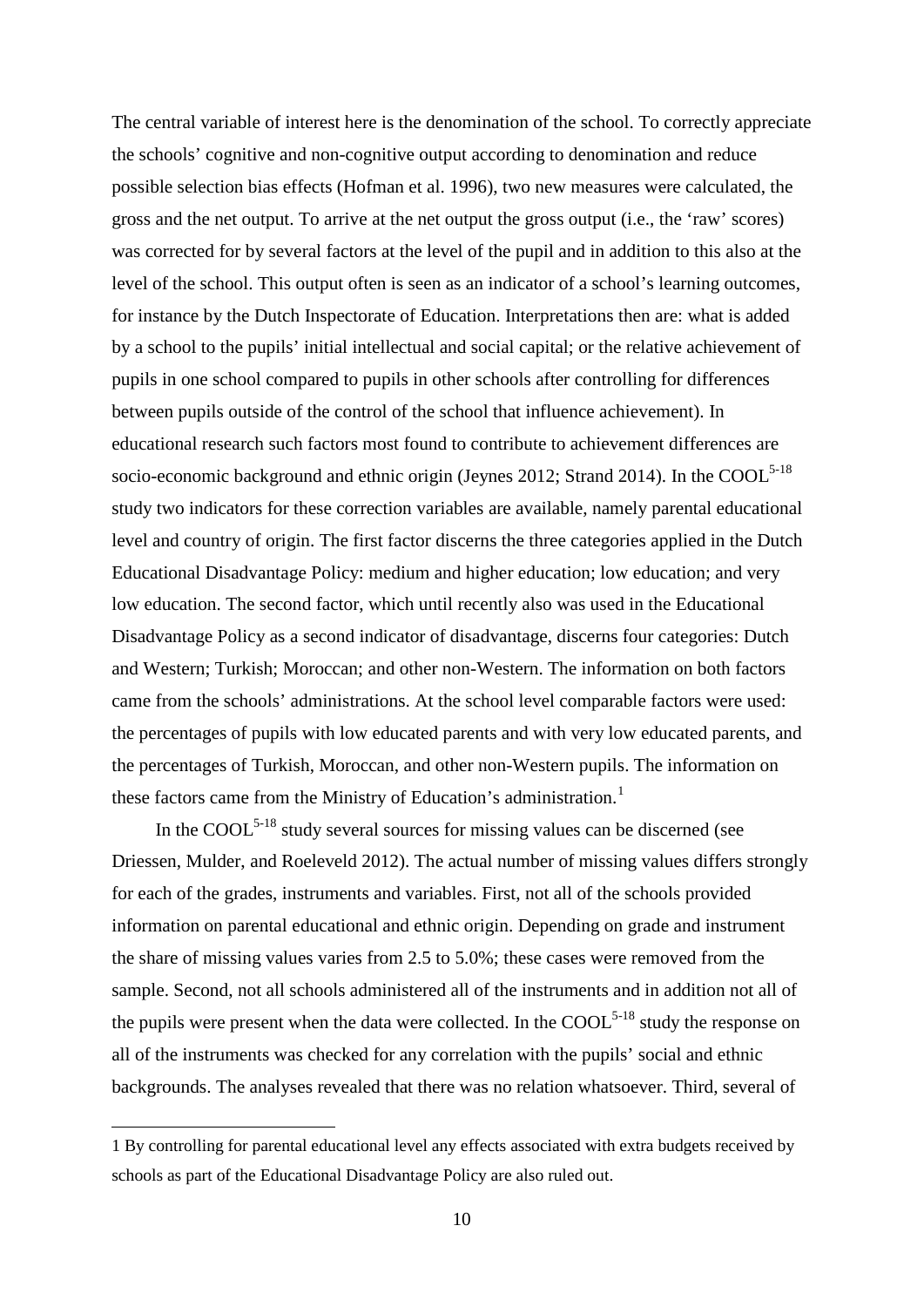the cognitive tests are regular tests used by the schools and not specifically administered as part of the COOL<sup>5-18</sup> study. CITO, the institute responsible for the construction of the tests, recently developed new versions of the existing tests, which resulted in some schools still using the old versions, and some schools using the new versions. As the scores on both versions are not comparable we chose the version with the most valid cases for our analyses. Table 1 provides an overview of the resulting statistics for the outcome measures. To facilitate comparability and interpretation of the results of the ultimate multilevel analyses, all of the scores on these instruments were transformed into standardized z-scores with a mean of 0 and a standard deviation of 1.

To give a description of how pupils with different backgrounds are distributed across the various school denominations, in Table 2 we present the relationships between denomination and parental education and ethnicity.

### [Insert Table 2 about here]

Table 2 shows that in the public school sector 81.4% of the pupils' parents have a medium or higher education and 82.2% is of native Dutch or Western origin. The Protestant and Catholic sector cater to significantly fewer pupils with very low educated parents (2.7 and 3.5% vs. 8.5%) and non-native Dutch parents (7.2 and 9.6% vs. 17.8%) than the public schools. The Islamic school sector deviates the most from the other denominations. More than half (51.8%) of its pupils have low or very low educated parents, while for the other denominations the percentages vary between 12.0 to 18.6. In addition, 84.1% of the pupils at Islamic schools have an immigrant background, while the mean percentage of the other denominations is 11.5. We also computed the mean percentages of the parental education and ethnicity categories per school denomination but now at the school level; this analysis yielded similar results as those at the pupil level. What these findings show is that the Dutch denominational primary school sector is to a certain extent (self-)segregated according to the pupils' social milieu and ethnic background. Again, Islamic schools differ very strongly from the other denominations, but public schools also cater to significantly more pupils from lower social milieus and immigrant backgrounds, i.e. disadvantaged pupils, than the Protestant and Catholic schools. The question then is what the impact of these individual and compositional differences is on the schools' output, and whether there are any remaining output differences which can be ascribed to sector differences.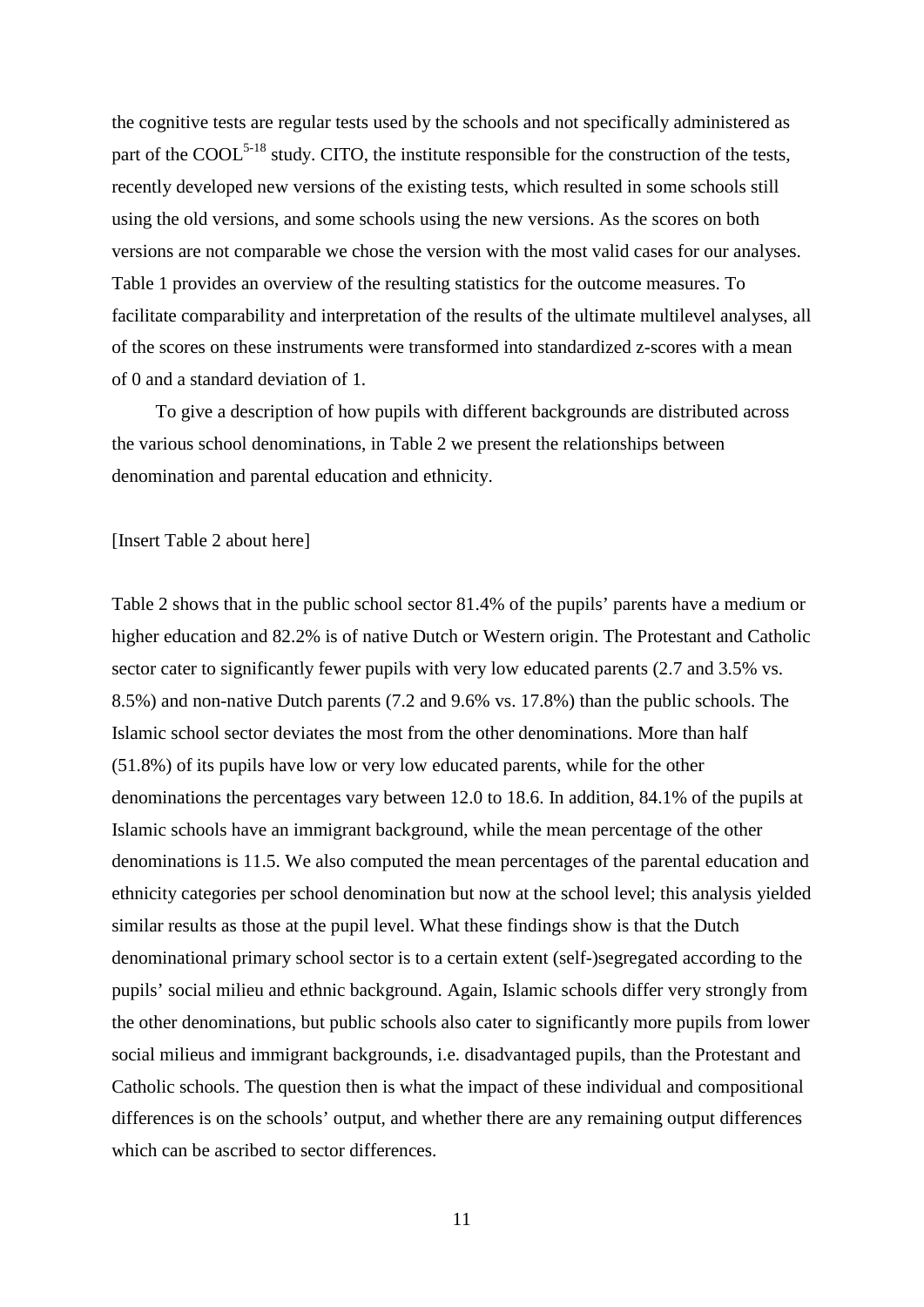#### *Analytical Strategy*

Because of the nested structure of the data, pupils within schools, multilevel analysis was performed using the SPPS mixed models module (Field 2009; Heck, Thomas, and Tabata 2010). Several random intercept fixed slopes models were tested. In model 1, the central variable of school denomination was introduced with three dummy categories: Protestant, Catholic, and Islamic. The reference category consists of the public schools. The results of this model can be interpreted as the gross effect of school denomination. Because the output measures all have been standardized, these coefficients can be evaluated according to the rule of thumb supplied by Cohen (1988), who denoted 0.20 as a small effect, 0.50 as a medium effect and 0.80 as a strong effect. In model 2, a first series of correction variables at the level of the pupil were added, namely parental educational level and immigrant origin. In the final model 3, a second series of correction variables at the level of the school were introduced: the percentage equivalents of the correction variables at the pupil level.<sup>[2](#page-12-0)</sup> The results of this model can be interpreted as the net effect of school denomination. Thus, the focus in our analyses is not on model testing per se, but on what remains of the individual denominational effects after having corrected for differences between denominations regarding socio-ethnic pupil and school backgrounds.

#### **Results**

-

To give a concrete example of the analytic strategy applied, in Table 3 the results of the effects of one of the outcome measures are presented, viz. for the reading skills of the grade 5 pupils are presented (for the relevant descriptive statistics, see Table 1, row 5) .

[Insert Table 3 about here]

In model 1, the central variable of school denomination is introduced with three dummy categories: Protestant, Catholic, and Islamic. The reference category consists of the public schools, which have a mean score of -0.0878 (i.e. the intercept). The results of this model denote the gross effect of denomination. Protestant and Catholic schools perform significantly higher (0.1389 and 0.1676, respectively;  $p = 0.021$  and  $p = 0.002$ ) on reading

<span id="page-12-0"></span><sup>2</sup> We checked for possible multicollinearity of the indicators of education and ethnicity, but with a maximum correlation of 0.35 this proved to be no problem.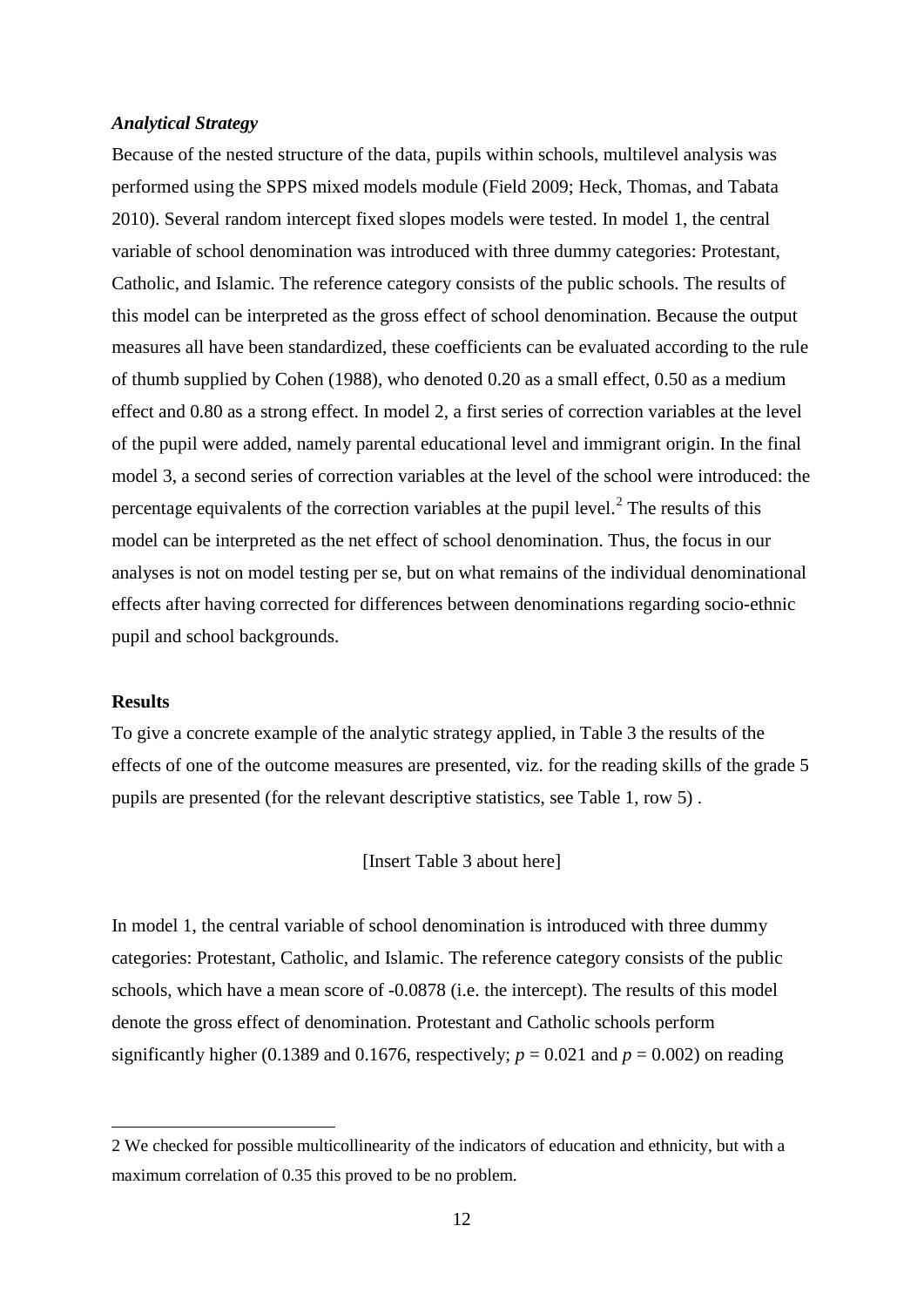skills than public schools. Islamic schools achieve significantly lower  $(0.3717; p = 0.001)$ lower than public schools.

In model 2, a first series of correction variables at the level of the pupil are added. These are parental educational level with dummy categories low education and very low education, with the reference category medium or higher education, and ethnic origin with dummy categories Turkish, Moroccan and other non-Western, with the reference category Dutch and Western. This model shows that the initial lead of the Protestant schools is reduced with around 0.06 standard deviation and becomes statistically insignificant ( $p = 0.169$ ). This indicates that the higher reading scores of the Protestant schools are in part a result of the more favorable backgrounds of their pupils. The same applies to the Catholic schools: their lead is reduced with around 0.05 standard deviation, but here the resulting estimate of 0.1143 remains significant  $(p = 0.020)$  different from the estimate of the public schools. At the same time this model also shows that the considerable initial reading achievement gap of Islamic schools as compared to public schools is almost completely reduced to zero (-0.0348) by correcting for parental education and ethnicity and becomes insignificant ( $p = 0.750$ ). Thus, the gap reported in model 1 was obviously a result of the lower parental education level of the pupils at Islamic schools and the fact that many of them have an immigrant background.

In the final model 3, a second series of correction variables at the level of the school are introduced. These are the percentage equivalents of the correction variables at the pupil level (minus the reference categories). The results of this model denote the net effect of denomination on reading achievement. This model shows that none of the denomination categories scores significantly different from the reference category of public schools any longer. This means that after the corrections at the pupil and school level, the Catholic schools no longer perform better than the public schools, but also that the Islamic schools no longer perform lower than the public schools; they even achieve somewhat higher – albeit not significantly ( $p = 0.460$ ). This model also shows that with the exception of the percentage of low-educated parents at a school ( $p = 0.028$ ) none of the correction variables at the school level has a significant effect, above the effect of the correction variables at the pupil level.

To summarize these findings, it can be concluded that although Islamic schools initially score far below the other denominational schools with regard to reading performance in grade 5, after correcting for parental education and ethnicity nothing of this negative effect remains. This implies that Islamic schools have great value added power.

In the COOL<sup>5-18</sup> study a total of 19 cognitive and non-cognitive effect measures are available. In Table 4 the final results of the complete set of analyses are summarized. (The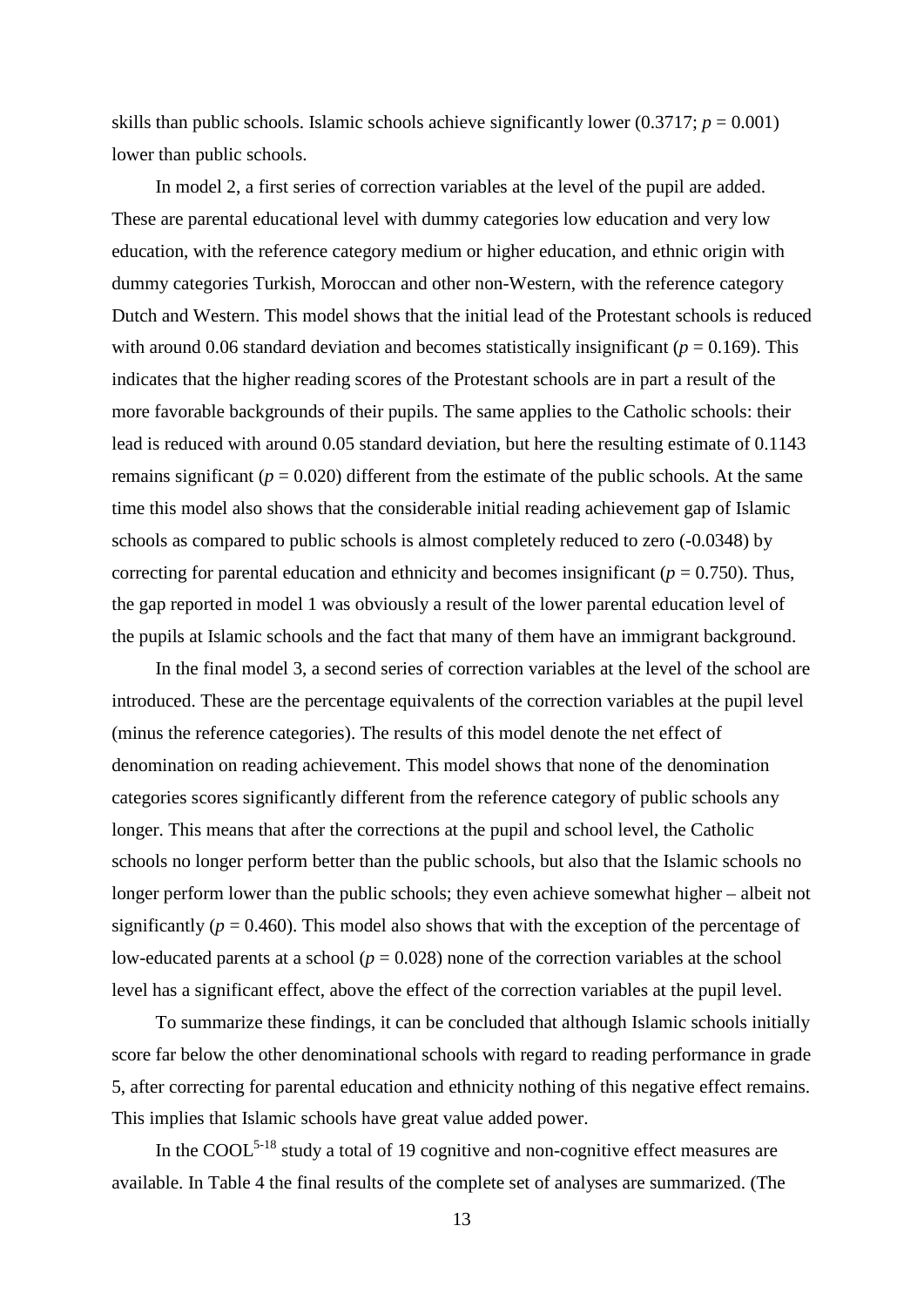descriptive statistics for these analyses are presented in Table 1.) As the focus is on denominational effects, this table only contains the gross and net effects of denomination. Critically, the question is whether pupils are better off in denominational schools than in public schools. The coefficients presented therefore are always relative to the output of the public schools.

#### [Insert Table 4 about here]

When we first look at the gross effects, Table 4 shows that Protestant schools perform somewhat better than public schools, certainly with regard to the cognitive measures (e.g. Language and Math). Regarding the non-cognitive measures (Self-Efficacy and Task Motivation in grade 5 and Citizenship Reflection and Skills) they perform somewhat worse. In terms of academic performance, Catholic schools do not differ much from public schools. Islamic schools perform the worst on nearly all cognitive measures. It is striking, however, that on almost all non-cognitive measures (with the exception of Citizenship Knowledge) they perform better or even much better than the other denominational schools.<sup>[3](#page-14-0)</sup>

When we next look at the net effects, the analysis results show that of the 30 significant gross effects only 2 net effects remain significant. Surprising is the fact that after having corrected for social and ethnic differences in pupil backgrounds, Islamic schools even achieve better (though only in one case significantly) than the other denominational schools on nearly all output measures, especially with regard to math achievement ( $p = 0.03$ ). Summing up, although Islamic schools in an absolute sense achieve lowest on all cognitive measurements, they succeed in raising their pupils' achievement more than the other denominational schools. With regard to the non-cognitive measurements (except Knowledge) they already score highest in an absolute sense.

<u>.</u>

<span id="page-14-0"></span><sup>3</sup> One could argue that the high scores of the pupils at Islamic schools on the Citizenship competences questionnaire are, to a certain extent, the result of social desirability bias. However, the fact that their scores on the Knowledge subscale are significantly lower than those of the other denominations, which is understandable in the light of different pupil populations, the fact that for the other three subscales the results are in the opposite direction does not support this suspicion and offers further proof of the instrument's validity.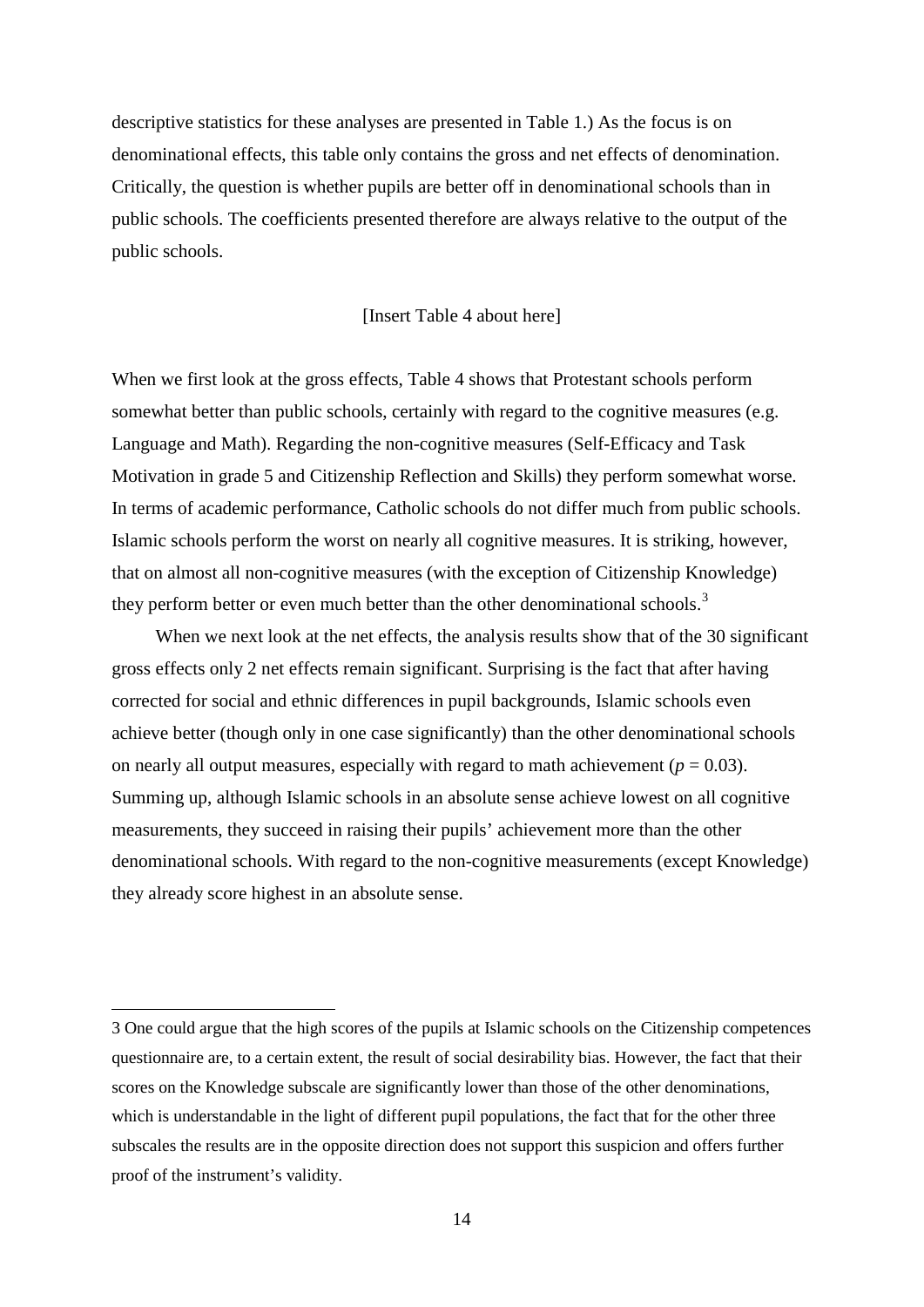#### **Conclusions**

The purpose of this study has been to examine how school sector differences are related to pupil outcomes. The question arises given the prominent role that religious schools continue to play in Western Europe. Indeed, notwithstanding a 'secularizing' trend in Western Europe, the market share of religious schools remains impressively high. While half a century ago the most important motive for choosing a religious school was its denomination, nowadays the primary motive – at least as reported by parents – is the quality of education on offer. Parents continue to select religious schools because of their academic reputation. (Dijkstra, Dronkers, and Karsten 2004) and parents similarly placed within their social networks reinforce these perceptions (cf. Allen, Burgess, and McKenna 2014).

This study aimed to investigate whether these perceptions are consistent with the reality. To that end we examined the Dutch case by using recent large-scale data and tested whether any output differences remained after controlling for input differences in terms of social and ethnic background at the pupil and the school level. We put forward two hypotheses: first, we predicted that religious schools would perform better than non-religious public schools in the area of non-cognitive measures; second, we predicted that religious schools would distinguish themselves in ways that would enable them to also outperform their non-religious counterparts academically, even when serving a comparable pupil population.

To start with the latter, before controlling for individual and compositional differences, the results suggest that Protestant and Catholic schools perform better (though not always significantly) on all academic outcomes than non-religious public schools. However, after taking the input differences into account, no significant output differences between these two types of religious schools and non-religious schools remained. Hence our hypothesis that religious schools perform better academically needs to be rejected for the Protestant and Catholic sector. The difference between the gross and net effects can partly explain the continued popularity of Christian denominational schools. That is, parental perceptions about religious school quality cannot 'control' for input measures. At best, these perceptions reflect gross differences between schools. The simple fact that the raw academic scores are higher in religious schools often is interpreted by many parents as an indication of their superior performance. In other words, there is a discrepancy between perceptions (which obviously do not control for input at the pupil or school-level) and the reality of value-added scores that come closer to the actual performance of a school (cf. Burgess et al. 2015).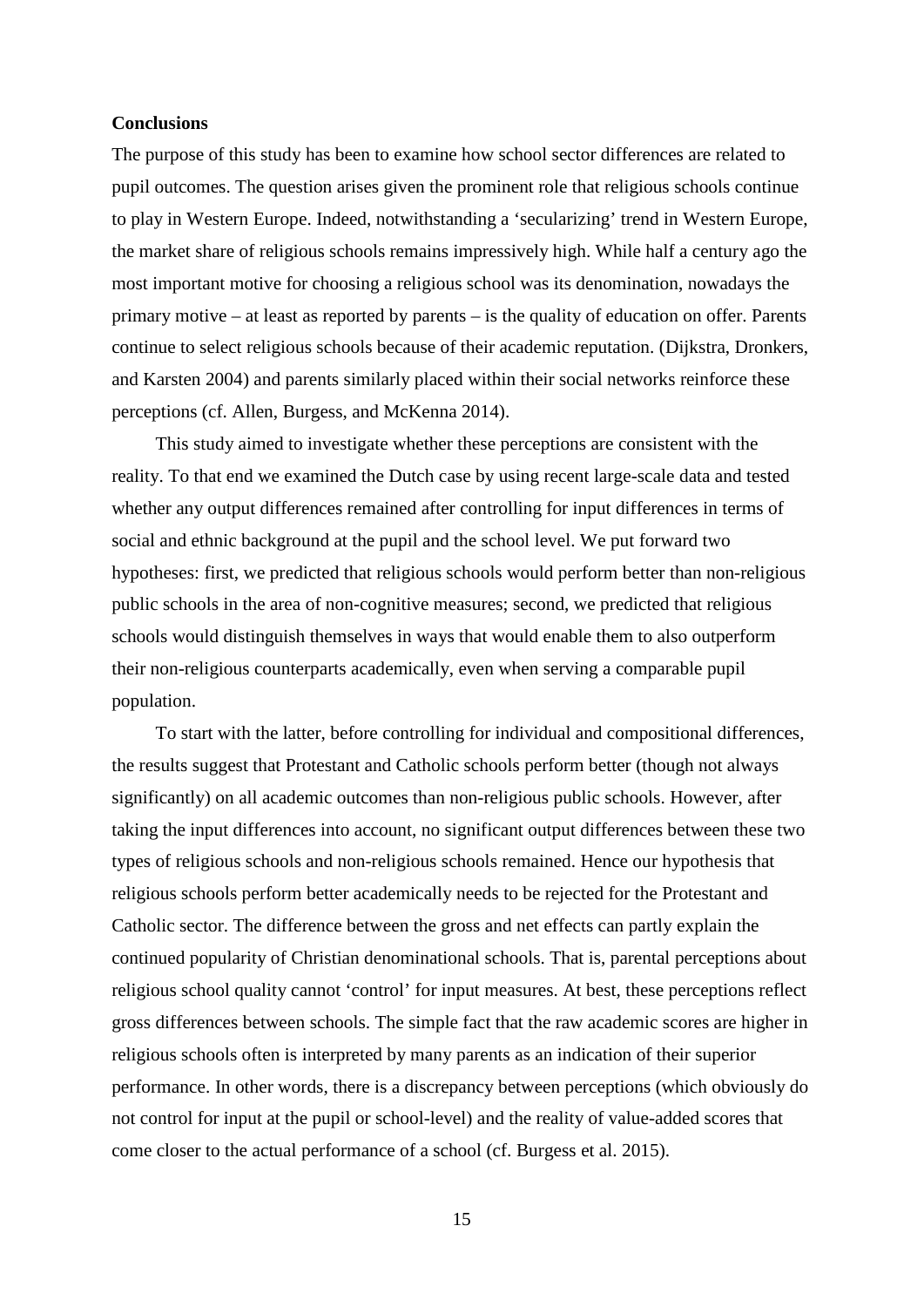Importantly, this finding does not hold for Islamic schools. Most tend to have low raw scores, which may be regarded as an indication of low quality by many parents. Added to these one-sided perceptions, many policy-makers continue to express concerns about the effectiveness of Islamic schools. However, when net differences in achievement scores are more closely examined, it becomes clear that Islamic schools are by far adding the greatest educational value. In fact, with regard to a number of achievement measures, Islamic schools succeed in improving their position from the most disadvantaged (gross) sector to a sector which does not differ from the other sectors (net), although the difference is only statistically significant in one specific case, i.e. with respect to fifth grade math scores. One explanation provided for this result may be a more positive school climate, better teacher-pupil relationships (see Agirdag, Van Houtte, and Van Avermaet 2012), and extra attention given both to language and math skills but also the cultural background of the pupils, each of which are of crucial importance to pupils with disadvantaged backgrounds (cf. Merry & Driessen 2014). Taken together, these findings suggest that the academic performance of Islamic schools may owe to being part of a functional community, and thus support Coleman's social capital theory; other outcomes suggest a better match between the specific circumstances and needs of these pupils and the chosen educational approach that Islamic schools aim to provide.

With respect to our second hypothesis concerning non-cognitive outcomes the results initially appear to be the opposite to those concerning the cognitive measures: Christian denominational schools score somewhat lower than public non-religious schools while Islamic schools perform much better, especially in matters concerning citizenship. The latter finding suggests that the distrust of many opponents to a separate Islamic school sector are unwarranted. But again, as was the case with the cognitive outcomes, after controlling for pupil and school demographics no relevant denominational differences remained. This implies that our first hypothesis must be rejected as well.

In fact, our findings show there to be hardly any net denominational differences, whether in cognitive or in non-cognitive output measures. Insofar as gross differences exist, these might simply be explained by the social and ethnic backgrounds of the pupils. But Dronkers (2004) also suggests that the higher academic effectiveness of religious schools is mainly restricted to a specific historical period, viz. the 1960s to the 1990s. During the 1990s the small-scale advantages of religious schools began to disappear for the simple reason that many individual Protestant and Catholic schools had become too large; additionally, many mainstream denominational schools were increasingly governed by large-scale professional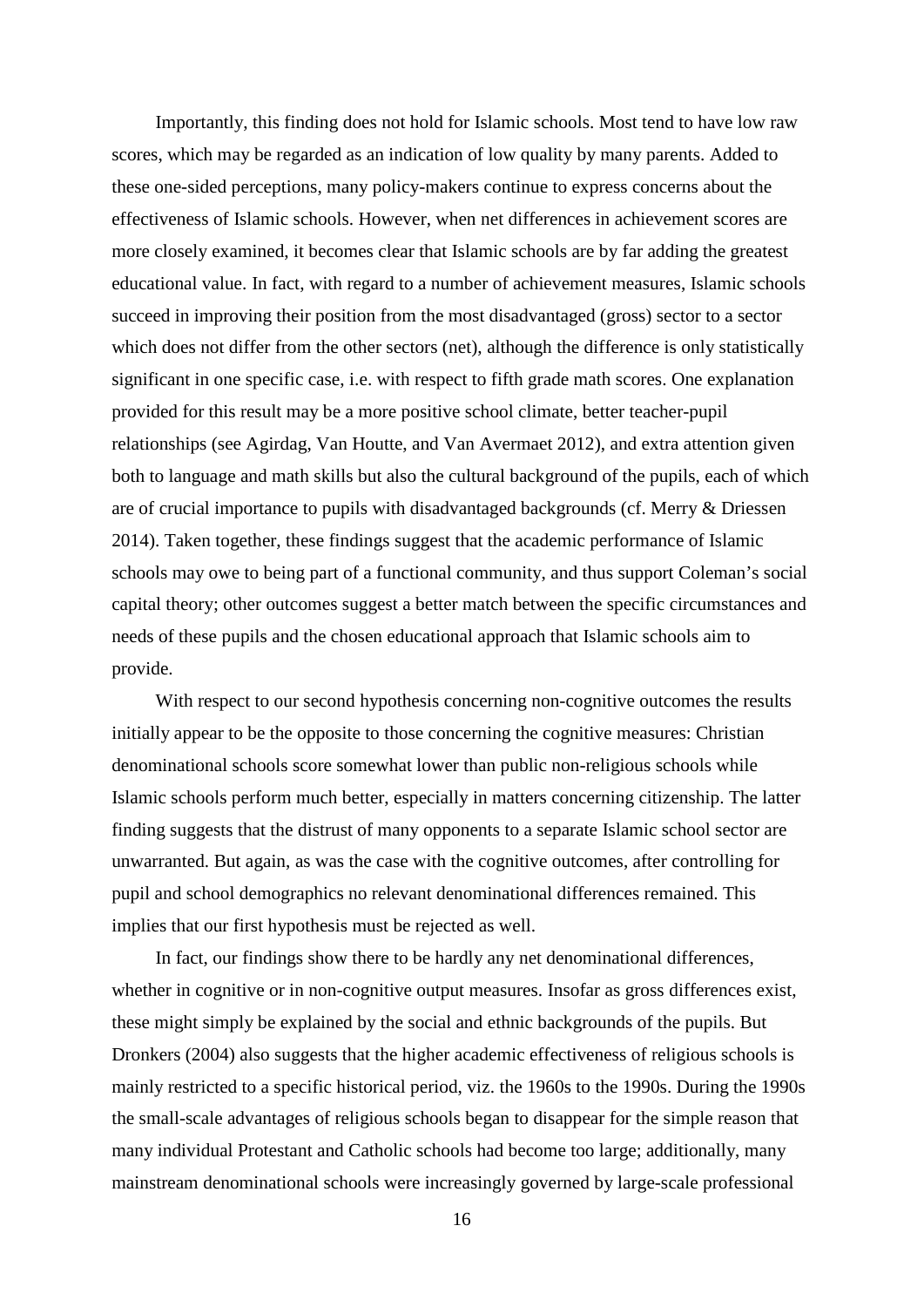organizations supervising more and more schools, thus drastically reducing the positive effects of communal bonds. And indeed, in this study we also found no significant noncognitive differences between the Christian school sectors and the public school sector. This lack of substantive difference between the public-private sector in the Netherlands is not a little surprising given that such purported differences are *the raison d'être* of religious schools.

However, there remain a number of unanswered questions. For example, in this study we did not capture specific aspects traditionally associated with religion, such as socialization according to specific religious value systems. On the other hand, it remains unclear whether religion still plays a prominent role in the average mainstream Protestant or Catholic school. There is also the fact that primary schools in the Netherlands are obliged to offer both citizenship education as well as lessons regarding religious and ideological movements. Public ('neutral') schools may therefore be just as successful in transmitting values as religious schools are (Dronkers and Avram 2014). And finally, it may be the case that religious schools are less about dogma or belief than about being with others sharing a similar background and/or set of concerns (Merry 2015). In other words, religious schools may simply be proxies for social communities where parents select a religious school not in order to socialize their children into a specific religion, but rather to congregate with others with whom they share a social class background, or other educational priorities.

In other words, what we still lack (and what likely only in-depth qualitative studies can provide) is greater insight into the motivations of parents but also the actual differences in everyday school-life between the various categories of schools. Gathering more information about parental motivations, but also the extent to which differences between denominational and non-denominational schools are (in)significant may even come to influence policy decisions concerning the operation and funding of religious schools. Whatever the case, we believe that our conclusions about the absence of clear denominational effects will be instructive for, and help to stimulate, research of a similar type in other countries with a mixed educational economy in terms of religious and non-religious school provision.

#### **References**

Agirdag, O., Van Houtte, M., and Van Avermaet, P. 2012. "Ethnic school segregation and self-esteem: The role of teacher–pupil relationships", *Urban Education* 47: 1135-59.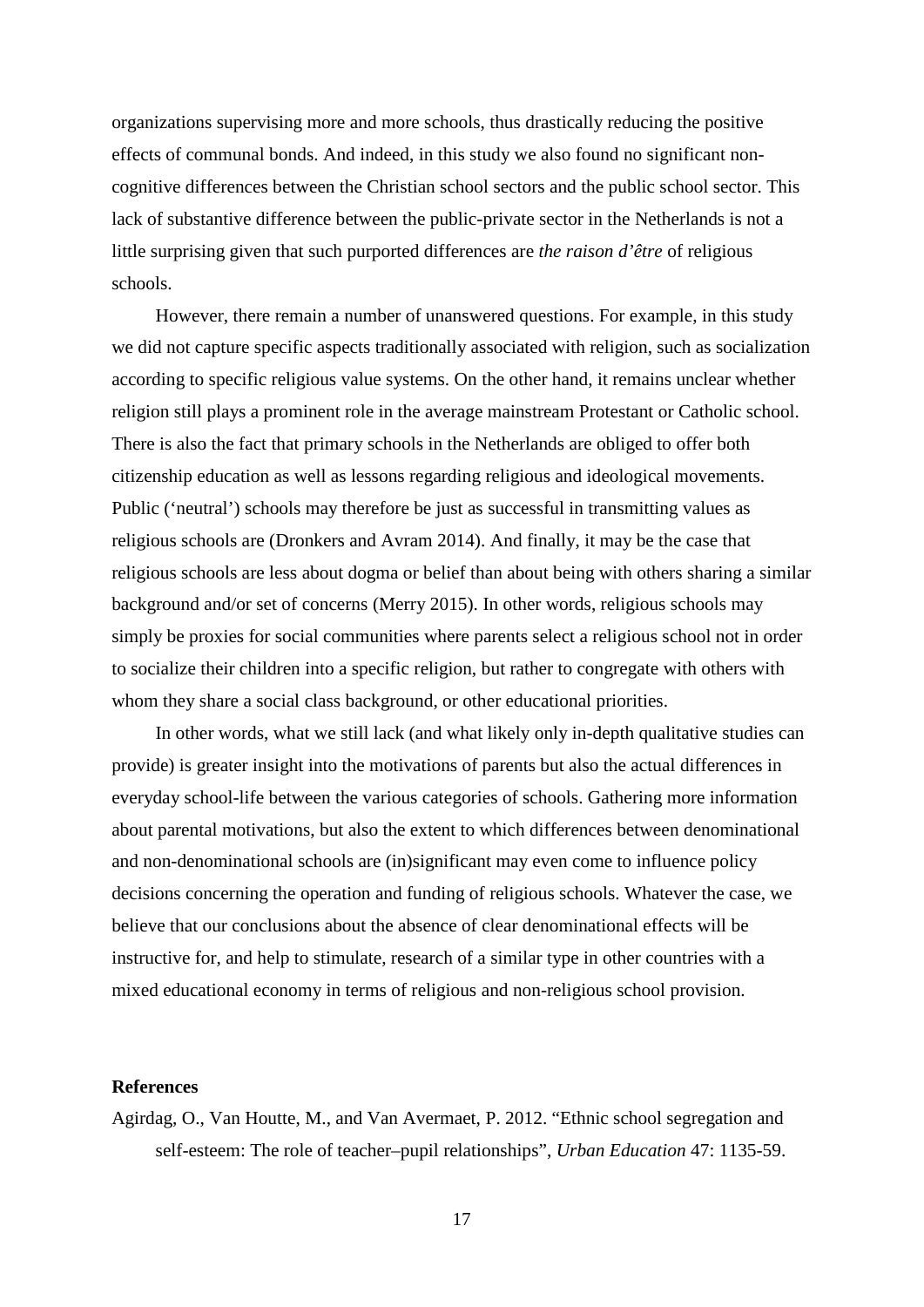- Allen, R., Burgess, S., and McKenna, L. 2014. *School Performance and Parental Choice of School.* London: Department for Education.
- Avram, S., and Dronkers, J. 2011 "School sector variation on non-cognitive dimensions: are non-pubic but publicly supported schools more effective?", *Educational Research and Evaluation* 17: 115-39.
- Burgess, S., Greaves, E., Vignoles, A., and Wilson, D. 2015. "What parents want: school preferences and school choice", *The Economic Journal* 125: 1261-1289.
- Carbonaro, W., and Covay, E. 2010. "School sector and student achievement in the era of standards based reforms", *Sociology of Education* 83: 160-82.
- Chubb, J., and Moe, T. 1990. *Politics, Markets and America's Schools.* Washington, DC: Brookings Institute.
- Cohen, J. 1988. *Statistical Power Analysis for the Behavioral Sciences.* Hillsdale, NJ: Erlbaum.
- Coleman, J. 1988. "Social capital in the creation of human capital", *American Journal of Sociology* 94: S95-S120.
- Coleman, J., Kilgore, S., and Hoffer, T. 1981. *Public and Private High Schools.,* Washington: National Center for Educational Statistics.
- Denessen, E., Driessen, G., and Sleegers, P. 2005. "Segregation by choice? A study of groupspecific reasons for school choice", *Journal of Education Policy* 20: 347-68.
- Dijkstra, A., Driessen, G., and Veenstra, R. 2001. "*Academic achievement in public, religious, and private schools. Sector and outcomes differences in the Netherlands",* paper Annual Meeting AERA, Seattle, April 9-14.
- Dijkstra, A., Dronkers, J., and Karsten, S. 2004. "Private schools as public provision for education: school choice and market forces in the Netherlands", In *Educating Citizens. International Perspectives on Civic Values and School Choice*, edited by P. Wolf and S. Macedo, 67-90. Washington: Brookings Institute Press.
- Driessen, G., and Merry, M. 2014. "Trends in educational disadvantage in Dutch primary school", Educational Review 66: 276-92.
- Driessen, G., Mulder, L., and Roeleveld, J. 2012. *Cohortonderzoek COOL5-18. Technisch Rapport Basisonderwijs, Tweede Meting 2010/11 ,* Nijmegen: ITS.
- Dronkers, J. 2004. "Do public and religious schools really differ? Assessing the European evidence". In *Educating Citizens. International Perspectives on Civic Values and School Choice*, edited by P. Wolf and S. Macedo, 287-314. Washington: Brookings Institute Press.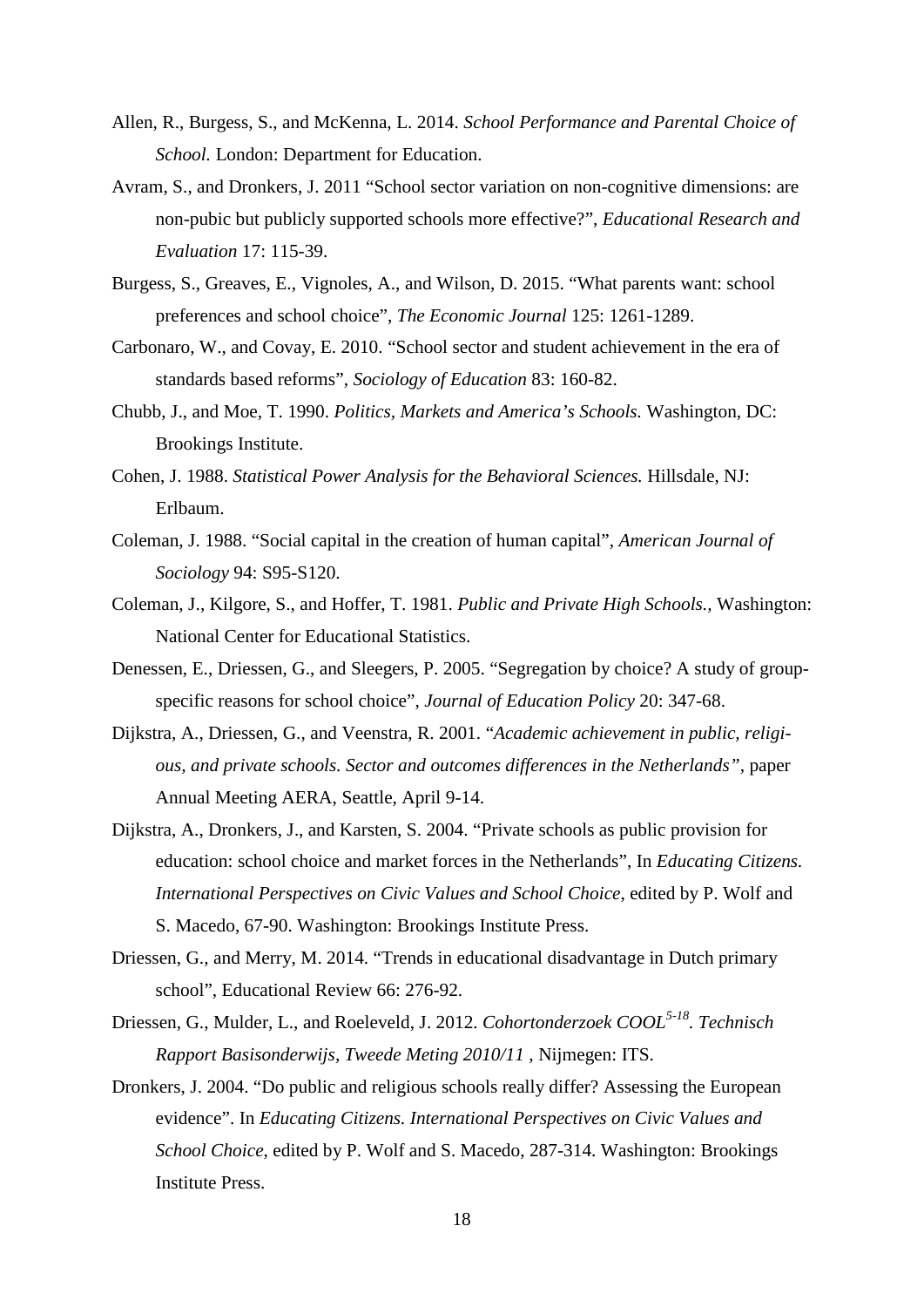Dronkers, J., and Avram, S. 2010. "A cross-national analysis of the relations of school choice and effectiveness differences between private-dependent and public schools", *Educational Research and Evaluation* 16: 151-75.

Field, A. 2009. *Discovering statistics using SPSS.* London: Sage.

- Goldring, E., and Phillips, K. 2008. "Parent preferences and parent choices: the public– private decision about school choice", *Journal of Education Policy* 23: 209-30.
- Heck, R., Thomas, S., and Tabata, L. 2010. *Multilevel and longitudinal modeling with IBM SPSS.* New York: Routledge.
- Hofman, W., Hofman, A., Guldemond, H., and Dijkstra, A.B. 1996. "Variation in effectiveness between private and public Schools: the impact of school and family networks", *Educational Research and Evaluation* 2: 366-94.
- Jeynes, W. 2012. "A meta-analysis on the effects and contributions of public, public charter, and religious schools on student outcomes", *Peabody Journal of Education* 87: 305-35.
- Jeynes, W., and Beuttler, F. 2012. "What private and public schools can learn from each other", *Peabody Journal of Education* 87: 285-294.
- Lauri, T., and Pöder, K. 2013. "School choice policy: seeking to balance educational efficiency and equity. A comparative analysis of 20 European countries", *European Educational Research Journal* 12: 534-52.
- Merry, M. 2007. "Should the state fund religious schools?" *Journal of Applied Philosophy*  24: 255-70.
- Merry, M. 2015. "The conundrum of religious schools in twenty-first-century Europe", *Comparative Education* 51: 133-156.
- Merry, M., and Driessen, G. 2014. "On the right track? Islamic schools in the Netherlands after an era of turmoil", *Race, Ethnicity and Education* doi 10.1080/13613324.2014.985586
- Midgley, C. et al. 2000. *Manual for the Patterns of Adaptive Learning Scale ,* Ann Arbor: University of Michigan.
- Ministry ECS 2014. *Key Figures 2009-2013. Education, Culture and Science ,* Den Haag: Ministry of Education, Culture and Science.
- Morgan, S., and Sørenson, B. 1999. "A test of Coleman's social capital explanation of school effects", *American Sociological Review* 64: 661-81.
- Norris, P., and Inglehart, R. 2011. *Sacred and Secular: Religion and Politics Worldwide,*  New York: Cambridge University Press.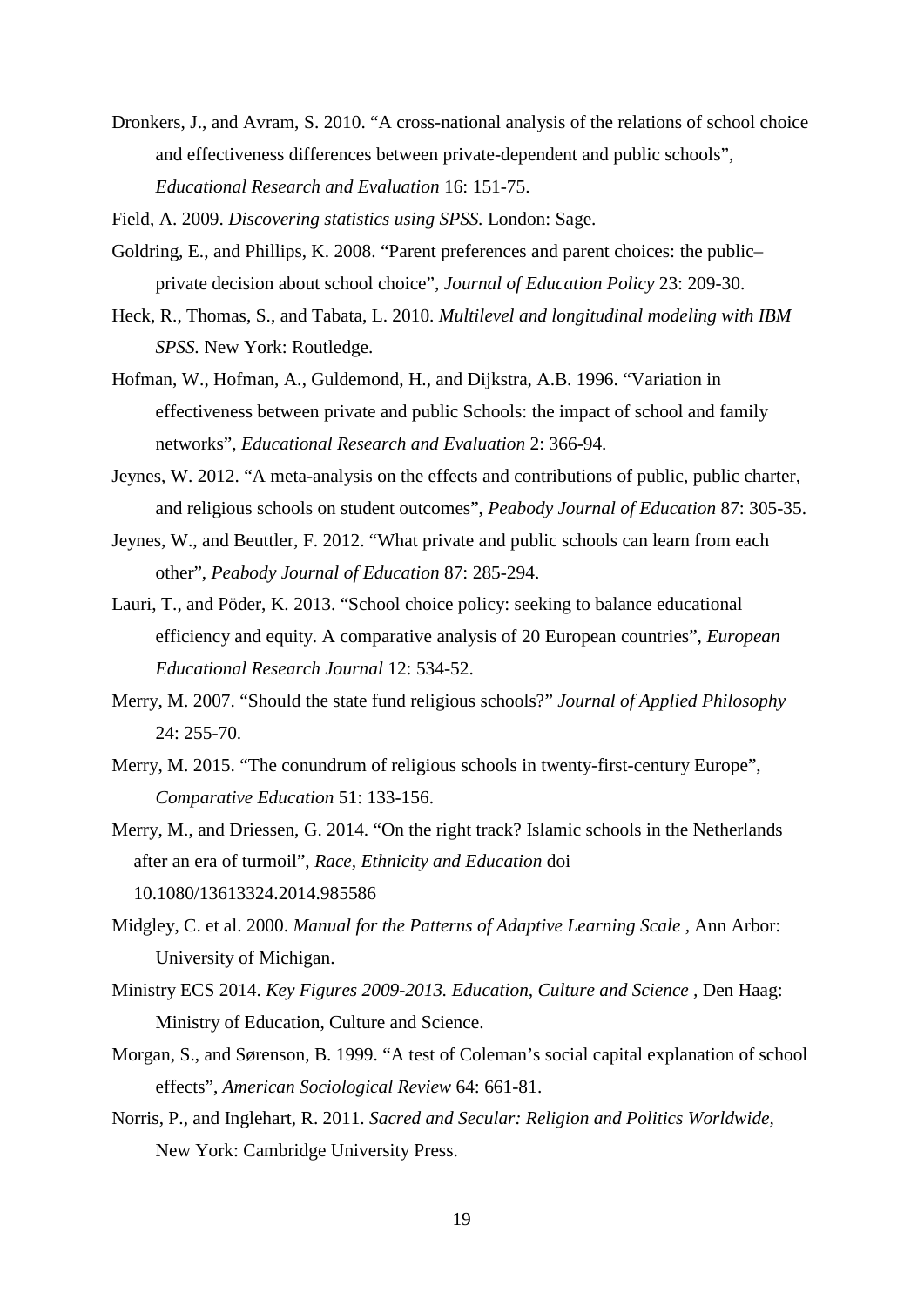- Ritzen, J., Van Dommelen, J., and De Vijlder, F. 1997. "School finance and school choice in the Netherlands", *Economics of Education Review* 16: 329-35.
- Seegers, G., Van Putten, C., and De Brabander, C. 2002. "Goal orientation, perceived task outcome and task demands in mathematics tasks", *British Journal of Educational Psychology* 72: 365-84.
- Strand, S. 2014. "Ethnicity, gender, social class and achievement gaps at age 16: intersectionality and 'getting it' for the white working class", *Research Papers in Education* 29: 131-71.
- Ten Dam, G., Geijsel, F., and Reumerman, R. 2011. "Measuring young people's citizenship competences", *European Journal of Education Research, Development and Policy* 46: 354-72.
- Willms, J. 1985. "Catholic-school effects on academic achievement: new evidence from the high school and beyond follow-up study", *Sociology of Education* 58: 98-114.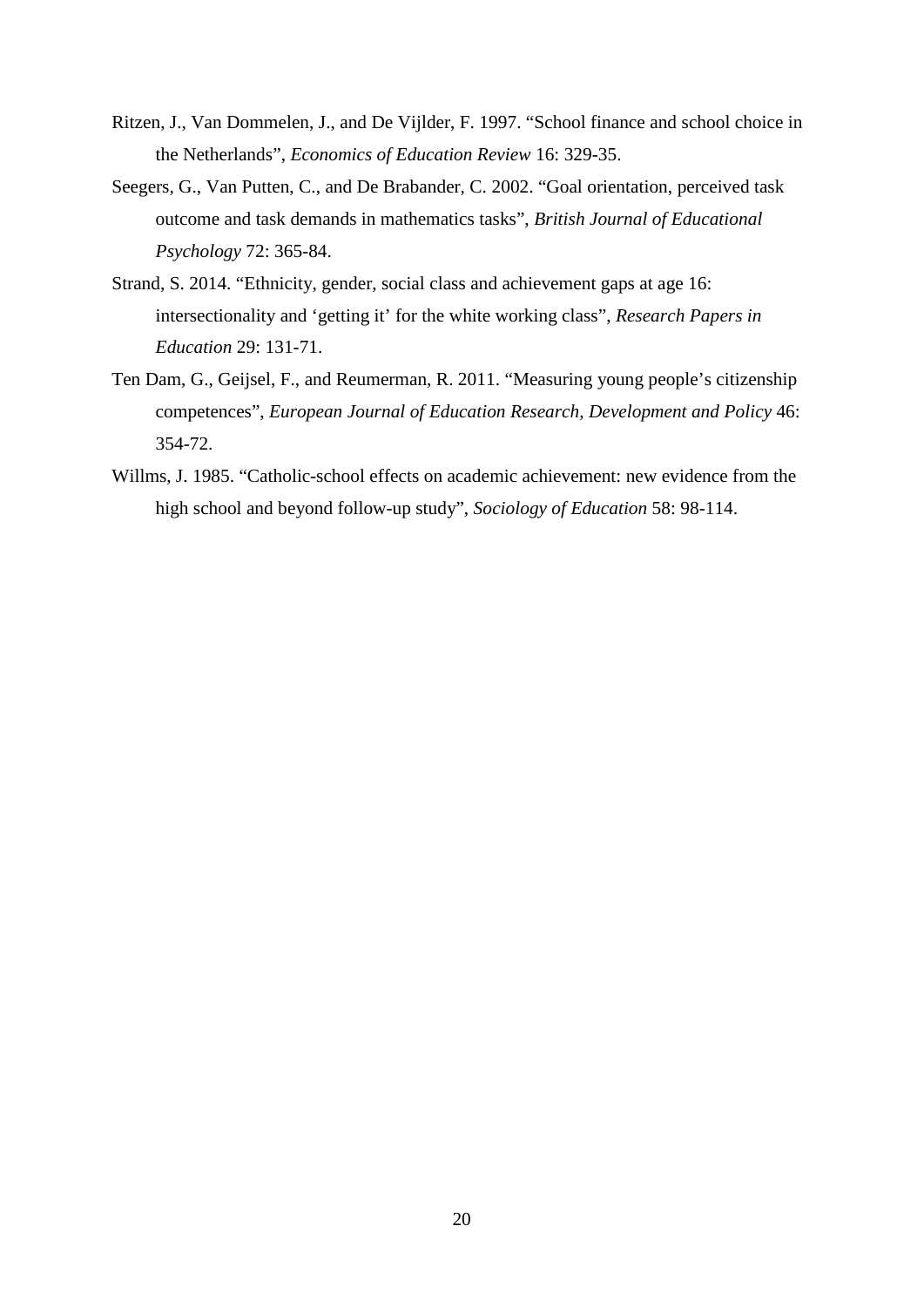| Grade          | Domain                 | Mean   | SD    | $\boldsymbol{n}$ |
|----------------|------------------------|--------|-------|------------------|
| $\overline{2}$ | Language               | 64.04  | 10.85 | 6891             |
|                | Math                   | 59.32  | 13.74 | 6505             |
| 5              | Reading                | 25.36  | 14.15 | 8084             |
|                | Math                   | 70.89  | 15.45 | 8424             |
| 8              | Reading                | 53.58  | 19.41 | 4451             |
|                | Math                   | 109.92 | 13.16 | 6048             |
| $\overline{8}$ | Language               | 74.11  | 12.61 | 4862             |
|                | Math                   | 42.35  | 11.03 | 4826             |
|                | <b>Study Skills</b>    | 29.26  | 6.25  | 4809             |
|                | Total                  | 534.96 | 9.36  | 5004             |
| $8\,$          | Recommendation         | 3.46   | 1.23  | 6138             |
| $\overline{5}$ | Self-Efficacy          | 3.82   | 0.66  | 8067             |
|                | <b>Task Motivation</b> | 4.17   | 0.63  | 8091             |
| 8              | Self-Efficacy          | 3.70   | 0.60  | 7839             |
|                | <b>Task Motivation</b> | 3.94   | 0.61  | 7844             |
| $\overline{8}$ | Knowledge              | 0.78   | 0.16  | 7887             |
|                | Reflection             | 2.25   | 0.56  | 7884             |
|                | <b>Skills</b>          | 3.01   | 0.40  | 7884             |
|                | Attitudes              | 2.95   | 0.43  | 7896             |

Table 1. Descriptive statistics for the outcome measures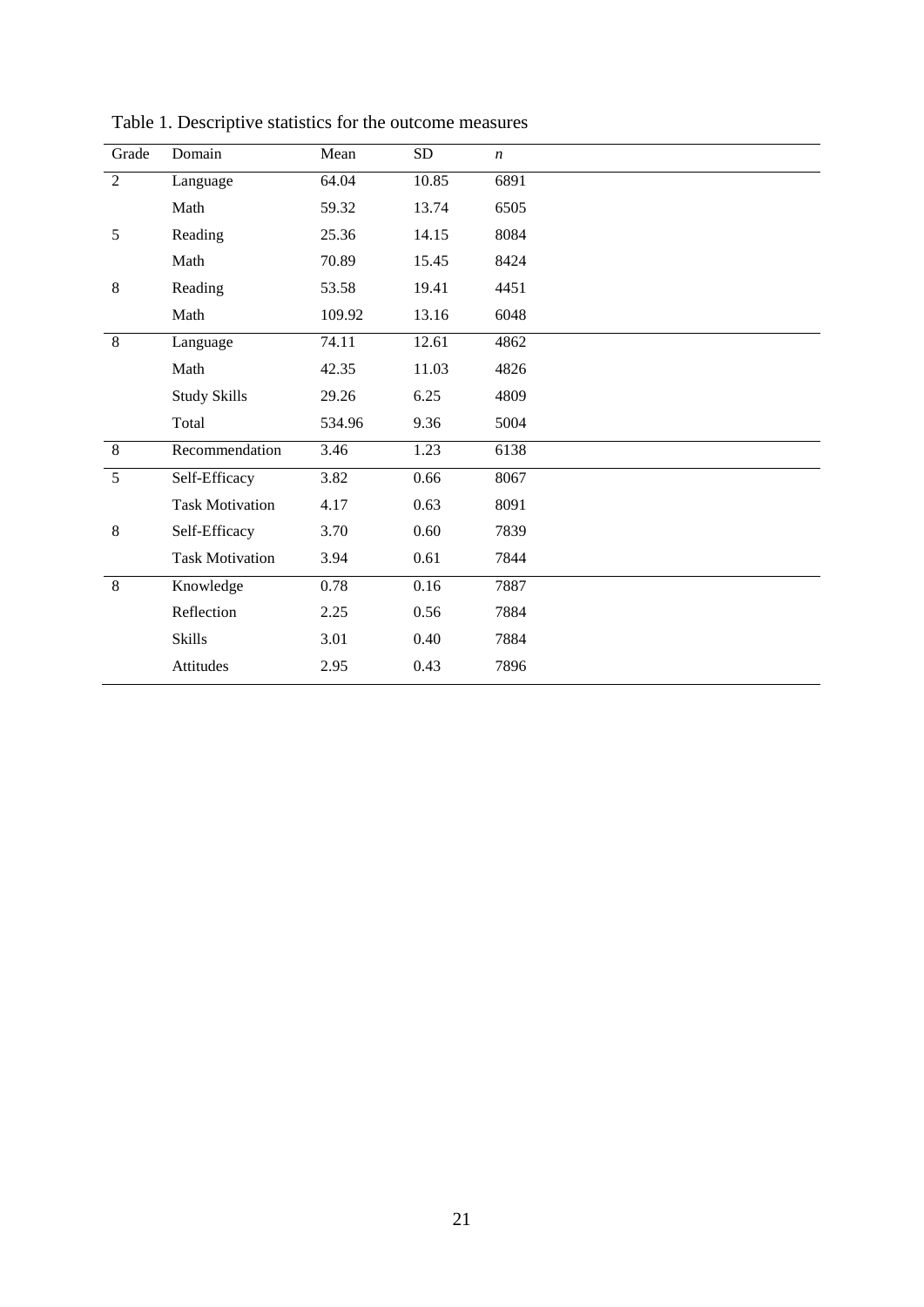|            |            | Parental education |          | Ethnicity |         |          |            |
|------------|------------|--------------------|----------|-----------|---------|----------|------------|
|            | Medium     | Low                | Very low | Dutch     | Turkish | Moroccan | Other non- |
|            | and higher |                    |          |           |         |          | Western    |
| Public     | 81.4       | 10.1               | 8.5      | 82.2      | 5.7     | 4.9      | 7.2        |
| Protestant | 88.0       | 9.3                | 2.7      | 92.7      | 1.3     | 1.5      | 4.4        |
| Catholic   | 87.1       | 9.4                | 3.5      | 90.4      | 2.0     | 2.3      | 5.3        |
| Islamic    | 48.1       | 8.2                | 43.6     | 15.9      | 24.7    | 42.0     | 17.4       |
| Total      | 83.5       | 9.6                | 6.9      | 84.6      | 4.2     | 4.9      | 6.3        |
| Eta        | 0.31       |                    |          | 0.36      |         |          |            |

Table 2. Parental education and ethnicity by school denomination (percentages;  $n = 26,039$ )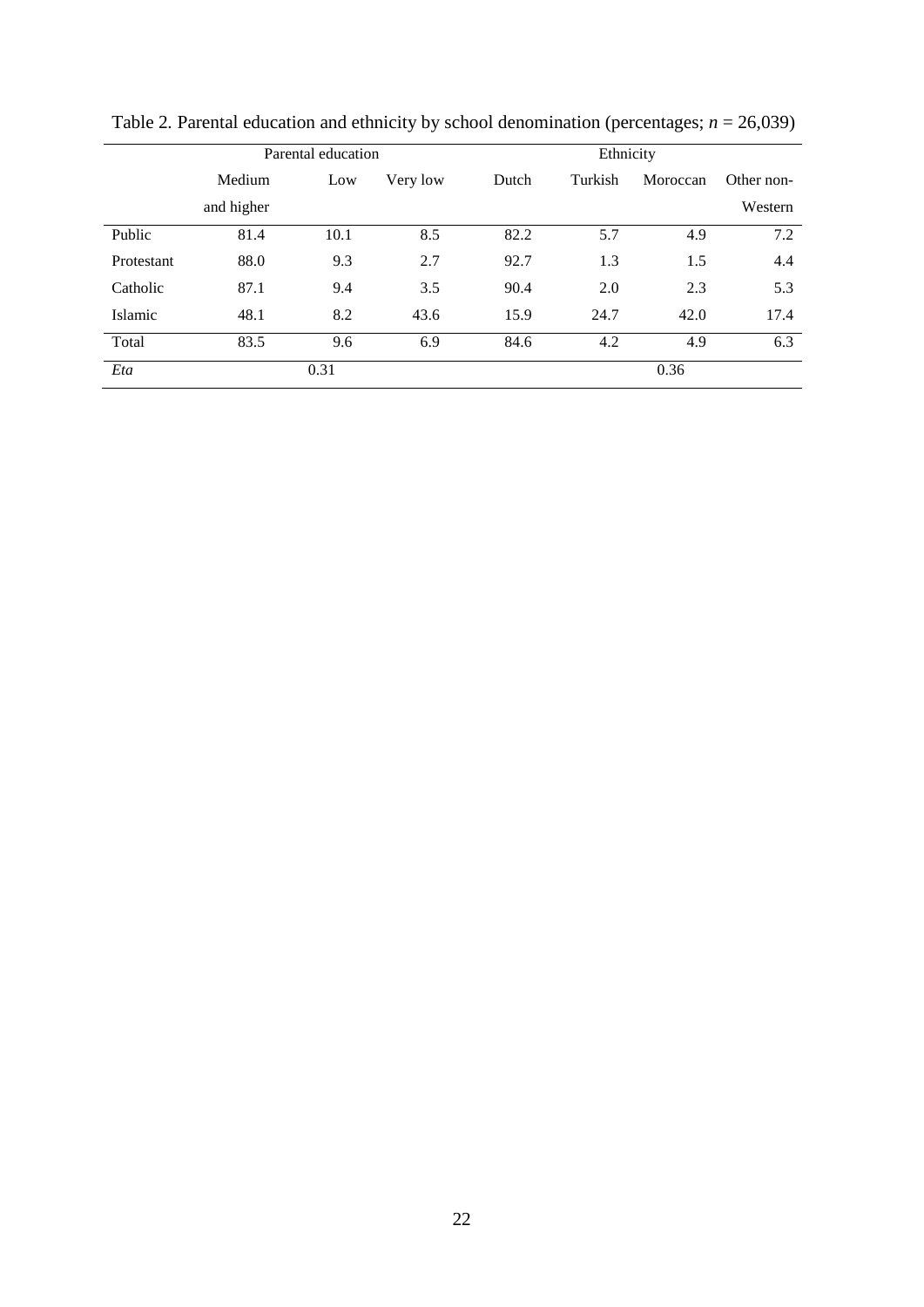|                              |                   | Model 1             | Model 2      | Model 3       |
|------------------------------|-------------------|---------------------|--------------|---------------|
|                              |                   | (Gross)             |              | (Net)         |
| Intercept<br>Level           |                   | $-0.0878*$          | 0.0476       | $0.1869***$   |
| Denomination<br>School       | Public            | Reference           | reference    | reference     |
|                              | Protestant        | 0.1389*             | 0.0745       | 0.0168        |
|                              | Catholic          | $0.1676**$          | $0.1143*$    | 0.0613        |
|                              | Islamic           | $-0.3717***$        | $-0.0348$    | 0.1012        |
| Pupil<br>Parental education  |                   | Medium and higher   |              | reference     |
|                              | Low               |                     | $-0.3955***$ | $-0.3806***$  |
|                              | Very low          |                     | $-0.3759***$ | $-0.3483***$  |
| Parental ethnicity           | Dutch and Western |                     | reference    | reference     |
|                              | Turkish           |                     | $-0.4426***$ | $-0.3754***$  |
|                              | Moroccan          |                     | $-0.3316***$ | $-0.2836$ *** |
|                              | Other non-Western |                     | $-0.1590***$ | $-0.1272**$   |
| Parental education<br>School | % Low             |                     |              | $-0.0063*$    |
|                              | % Very low        |                     |              | $-0.0039$     |
| Parental ethnicity           | % Turkish         |                     |              | $-0.0044$     |
|                              | % Moroccan        |                     |              | 0.0015        |
|                              |                   | % Other non-Western |              |               |

# Table 3. Effects of denomination on reading skills in grade 5

 $\frac{p}{p}$  < 0.05 \*\* *p* < 0.01 \*\*\* *p* < 0.001